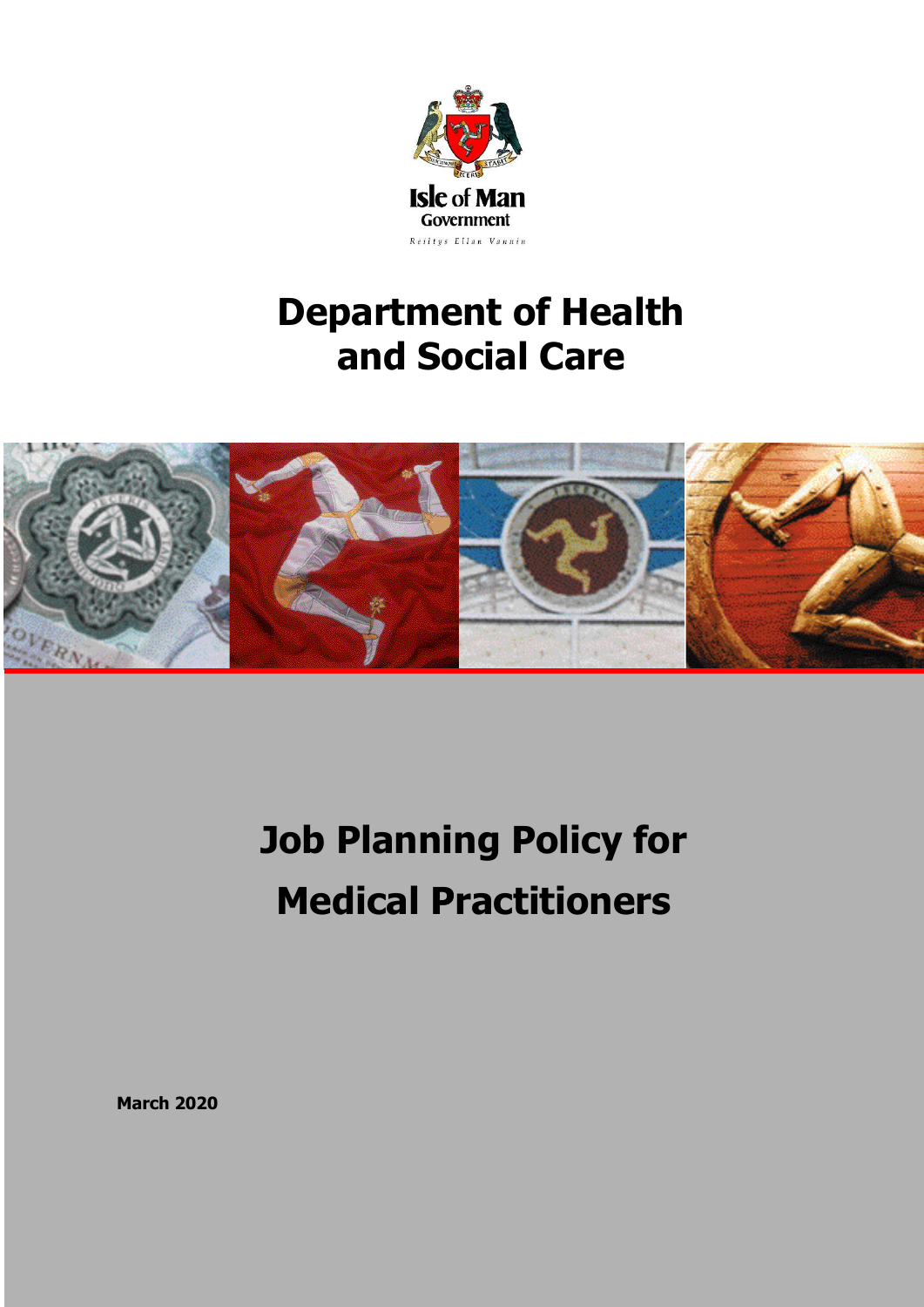#### **VERSION CONTROL**

| Version | Date     | Name            | <b>Status</b> | Change                                                                                                                                                                                                                                                                                                                                                                                                                                                                                                                                                                                                                                                                                                                                                                                                                                                                                                                                            |
|---------|----------|-----------------|---------------|---------------------------------------------------------------------------------------------------------------------------------------------------------------------------------------------------------------------------------------------------------------------------------------------------------------------------------------------------------------------------------------------------------------------------------------------------------------------------------------------------------------------------------------------------------------------------------------------------------------------------------------------------------------------------------------------------------------------------------------------------------------------------------------------------------------------------------------------------------------------------------------------------------------------------------------------------|
| 1.0     | 23.03.20 | Anne<br>Corkill | Final         | Incorporating changes to draft agreed at JCNC                                                                                                                                                                                                                                                                                                                                                                                                                                                                                                                                                                                                                                                                                                                                                                                                                                                                                                     |
| 2.0     | 25.06.20 | Anne<br>Corkill | Final         | 1.<br>Tidy up references to appendices in relation to Job plan template as<br>word document was historic and PREP system now available:<br>Amended, Page 19:<br>The standard organisation job plan template is available through the<br>Department's on-line software package for job planning which supports the<br>delivery of this policy.<br>Replacing:<br>The standard organisation job plan template is attached at Appendix 1,<br>although an on-line software package for job planning is in place and supports<br>the delivery of this policy.<br>Include Guide to SPA allocation which had been omitted from Final<br>2.<br>version due to formatting problems and amend references to<br>Appendix:<br>Amended Page 15:<br>Attached at Appendix 1 is a summary of potential SPA activities and their<br>associated indicative PA allocation.<br>Replacing:<br>Attached at Appendix 6 is a summary of potential SPA activities and their |
|         |          |                 |               | associated indicative PA allocation.                                                                                                                                                                                                                                                                                                                                                                                                                                                                                                                                                                                                                                                                                                                                                                                                                                                                                                              |
| 3.0     | 30.06.20 | Anne<br>Corkill | Final         | Amendment to reflect JCNC agreement and ensure consistency with<br>1.<br>rest of document.<br>Amended Page 10:<br>Where team job planning takes place it should be remembered that each<br>consultant is also expected to attend an individual job planning meeting with<br>their Clinical Director, or such other appropriate medical practitioner as may be<br>appointed by the Medical Director.                                                                                                                                                                                                                                                                                                                                                                                                                                                                                                                                               |
|         |          |                 |               | Replacing:<br>Where team job planning takes place it should be remembered that each<br>consultant is also expected to attend an individual job planning meeting with<br>their Clinical Director, or such other person as may be appointed by the Medical<br>Director.                                                                                                                                                                                                                                                                                                                                                                                                                                                                                                                                                                                                                                                                             |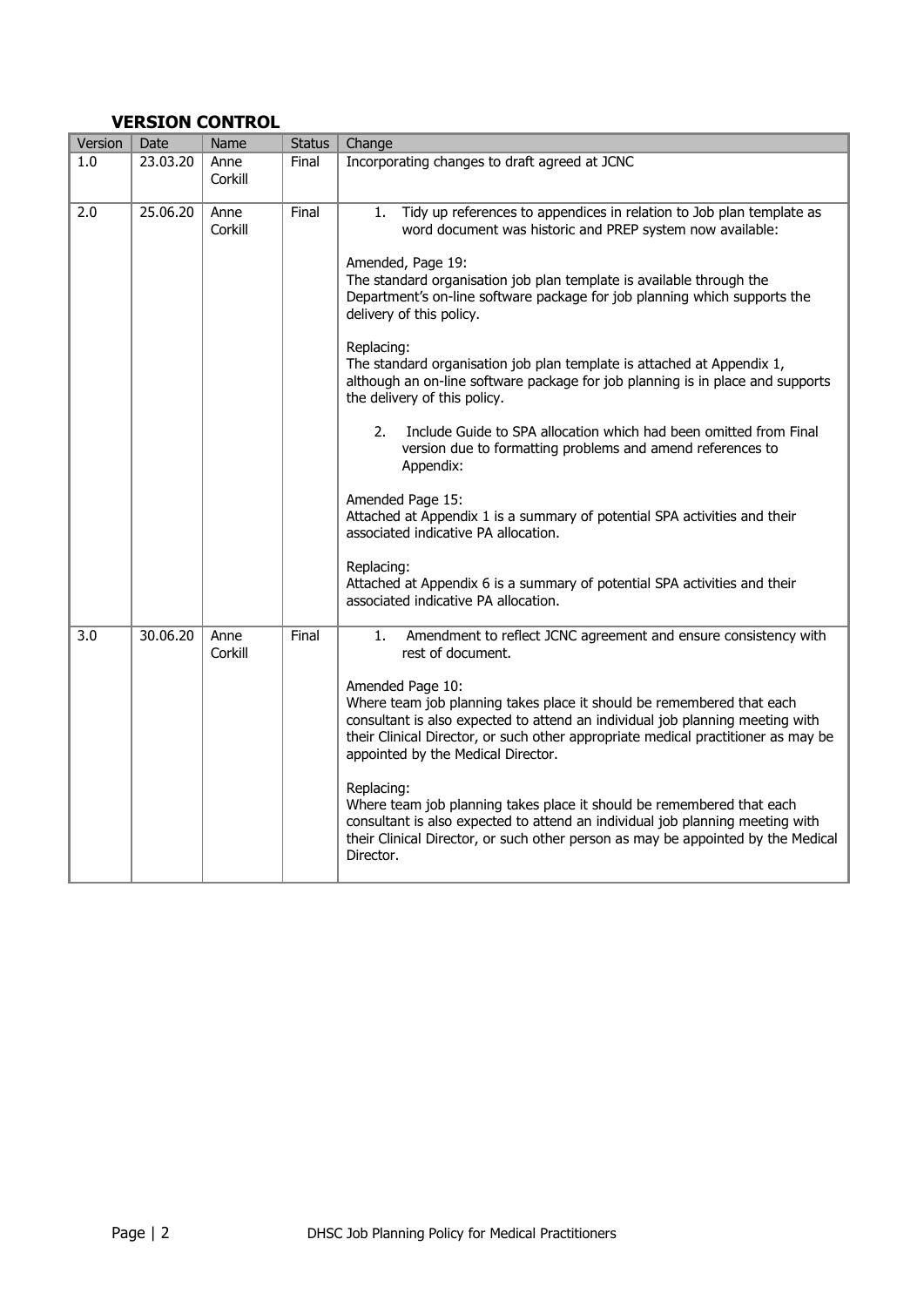### **CONTENTS**

| <b>SECTION</b>                                  | <b>PAGE</b> |
|-------------------------------------------------|-------------|
| 1. Doctors and Associate Specialists            | 3           |
| <b>2. Job Planning Process</b>                  | 8           |
| 3. Preparing for the Job Plan Review Meetings   | 10          |
| 4. Job Plan Components                          | 12          |
| 5. Capacity Lists and other Capacity Work       | 17          |
| <b>6. Objectives</b>                            | 17          |
| 7. Job Plan System and Template                 | 18          |
| 8. Job Plan Sign-off Process                    | 18          |
| 9. Job Planning and the link to Pay Progression | 19          |
| 10. Training                                    | 21          |
| 11. Agreement                                   | 21          |

#### **Appendices**

**Appendix 1: Guide to Allocating Supporting Professional Activities**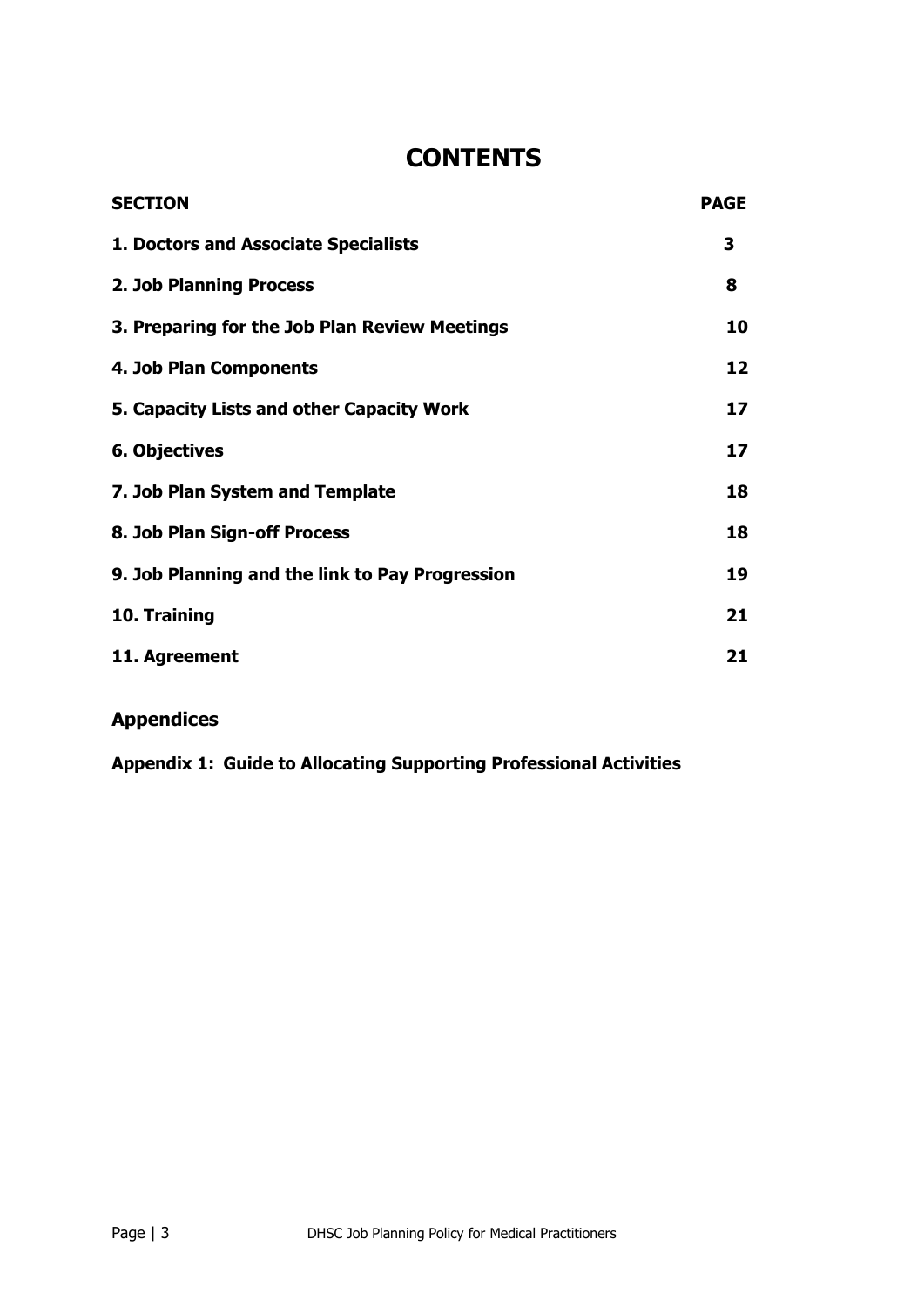# **1. Doctors and Associate Specialists**

### **Purpose**

This policy is designed to:

- Ensure that all Consultants, Specialty Doctors and Associate Specialists have a fair, transparent, current, agreed job plan with clear objectives which is reviewed at least annually
- Bring fairness, consistency and transparency to job planning across the organisation
- Provide clarity of the roles and responsibilities in job planning
- Describe the circumstances when variations might be appropriate
- Provide an annual timetable for job planning
- Provide guidance to support job planning
- Ensure work patterns are safely aligned with the organisation's capacity and demand profile and specifically the service delivery plans of the relevant services
- Promote safety and quality through improved job planning
- Ensure adherence to national guidelines and advice from speciality colleges and learned societies regarding job planning

# **Introduction**

Job Planning is an annual process in which the doctor being job planned has a formal structured meeting with their Clinical Director or such other person as may be appointed by the Medical Director, to agree their individual program of work.

The Care Group Manager may also attend this meeting. The job planning meeting is an opportunity to align the clinician's work to the corporate objectives and service capacity, to enhance the safety of service delivery, to agree personal development objectives and support work life balance.

This policy applies to all Consultants, Specialty Doctors and Associate Specialists employed by the organisation and adheres to the principle that all doctors will undertake annual job planning in keeping with the process agreed under the Terms and Conditions for Consultants (England) 2003 and the Specialty Doctor and Associate Specialist Terms and Conditions of Service (England) 2008.

The National Standards of Best Practice for Job Planning define the Job Plan as:

A prospective agreement that sets out a Clinicians' duties, responsibilities and objectives for the coming year. It should cover all aspects of their professional practice including clinical work, teaching, research, education and managerial responsibilities. It should provide a clear schedule of commitments. It should include personal objectives, including details of their link to wider service objectives, as well as details of the support required by clinicians to fulfil the job plan.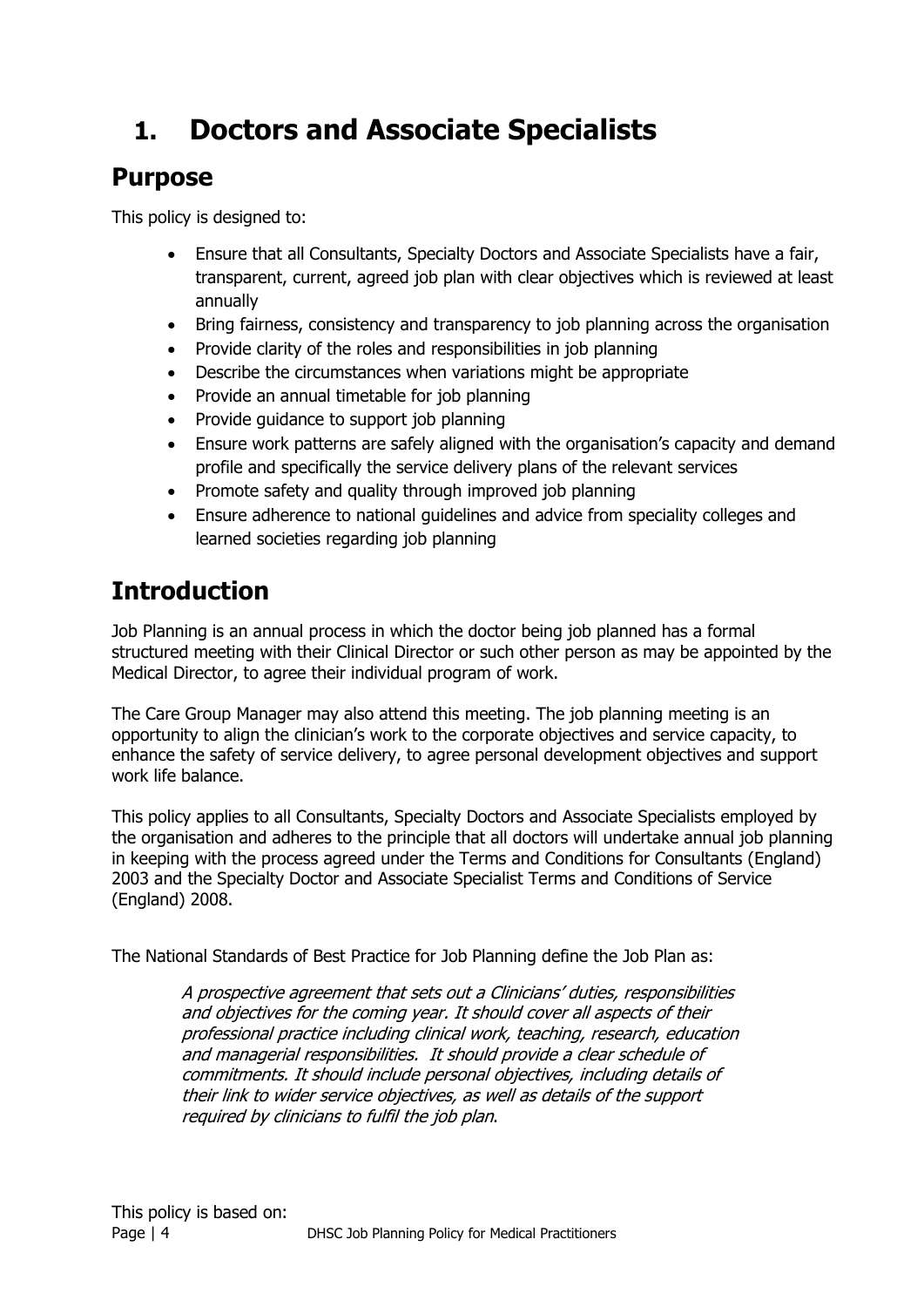• The BMA and NHS Employers publication "A Guide to Consultant Job Planning" (July 2011)

[file:///C:/Users/OHRAGRE/Downloads/jobplanningconsultantsengland4july%20\(3\).pdf](file:///C:/Users/OHRAGRE/Downloads/jobplanningconsultantsengland4july%20(3).pdf)

• The BMA and NHS Employers publication "A UK Guide to Job Planning for Specialty Doctors and Associate Specialists" (November 2012)

[https://www.nhsemployers.org/-/media/Employers/Documents/Pay-and-reward/job-planning](https://www.nhsemployers.org/-/media/Employers/Documents/Pay-and-reward/job-planning-specialists.pdf?la=en&hash=5)[specialists.pdf?la=en&hash=5](https://www.nhsemployers.org/-/media/Employers/Documents/Pay-and-reward/job-planning-specialists.pdf?la=en&hash=5)

- Local interpretation of and definitions within the Terms and Conditions of Service for Consultants (England) 2003
- Local interpretation of and definitions within the Terms and Conditions of Service for Specialty Doctors and Associate Specialists (England) 2008

This policy does not replace the Terms and Conditions of Service or any preceding contracts agreed via any local variations.

### **Background**

The purpose of job planning is to value and reward the full range of work activities that clinicians undertake for the organisation and to ensure that activity is linked to organisational aims and objectives. It is an annual process to marry the needs and aspirations of the organisation with those of the clinician. Job Plans are vital agreements that underpin and support the organisation's ability to plan for and deliver services across the organisation.

### **Principles**

#### **Trust**

The organisation and clinicians will approach the job planning process with fairness, professionalism, honesty, openness and transparency.

#### **Accountability**

The organisation will exercise its statutory responsibility for probity therefore job plans will be based upon fact and evidence where available.

#### **Equity**

Individuals will be remunerated on the basis of the activities they undertake in the agreed job plan.

#### **Consistency**

The organisation will adopt a consistent and fair approach based on the principles set out in this policy.

#### **Flexibility**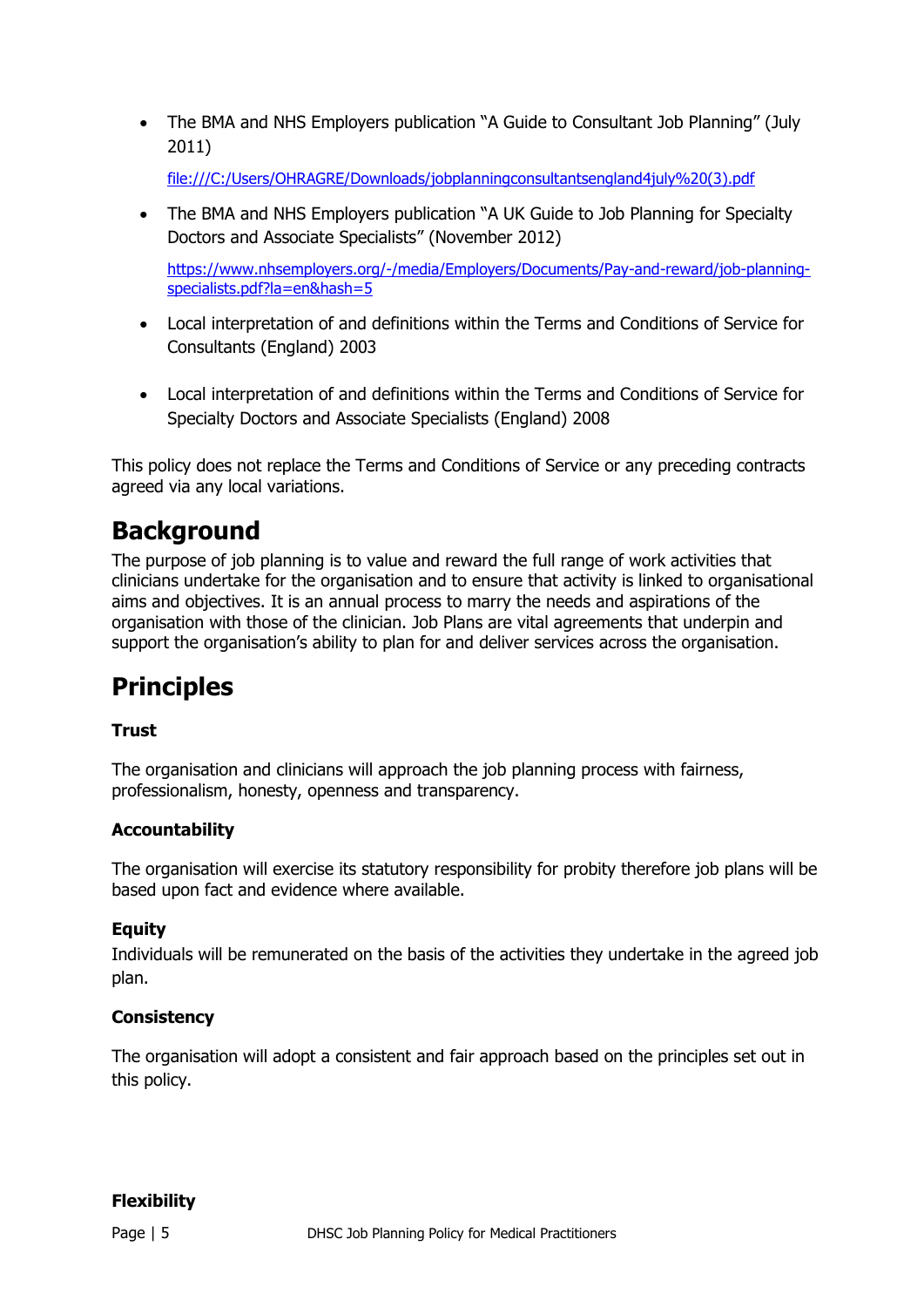In order to balance demand for services with available capacity, the organisation requires a medical workforce that is able to work with a degree of flexibility to meet patient needs and thereby deliver the accepted measures of high quality care. Job planning needs to recognise the complexities of the current environment and will aim to reconcile individual aspiration with the requirement to improve productivity and deliver a consistent standard of high quality, safe patient care across the organisation.

### **Responsibilities**

The Medical Director has responsibility for the implementation and monitoring of the job planning policy.

The Organisation recognises the need to treat all employees fairly and consistently by providing equality of opportunity in employment, training and development, promotion and retention of skills and experience.

This policy will support the following:

- Ensuring that all those involved in the job planning process for example, Clinical Directors, Care Group Managers and Department/Service Managers are trained appropriately
- Supporting the Appeals Procedure
- Working with the Medical Director to agree consistent parameters for job planning by specialty within the framework of this document
- Ensuring that an appropriate system is in place to support transition through pay progression for medical staff;
- Ensuring that job planning training is provided to all staff with a defined role within the job planning process

#### **Medical Director**

The Medical Director is responsible for ensuring that the job planning process and standards are adhered to, with particular focus on:

- Ensuring that each Consultant and SAS Doctor has a current job plan, which is subject to annual review (or interim reviews as necessary)
- Ensuring there is a system in place such that all new Consultants appointed to substantive posts meet with their Clinical Director, or those delegated by the Medical Director, to confirm their job plan within the first three months of appointment to post
- Ensuring clinicians are released to attend job planning meetings
- Supporting the mediation and appeals procedure
- Working with Clinical Directors, Care Group and Service Managers in the development of service and team objectives and to address issues raised through job planning

The Medical Director's job plan review will be undertaken by the Chief Executive Officer.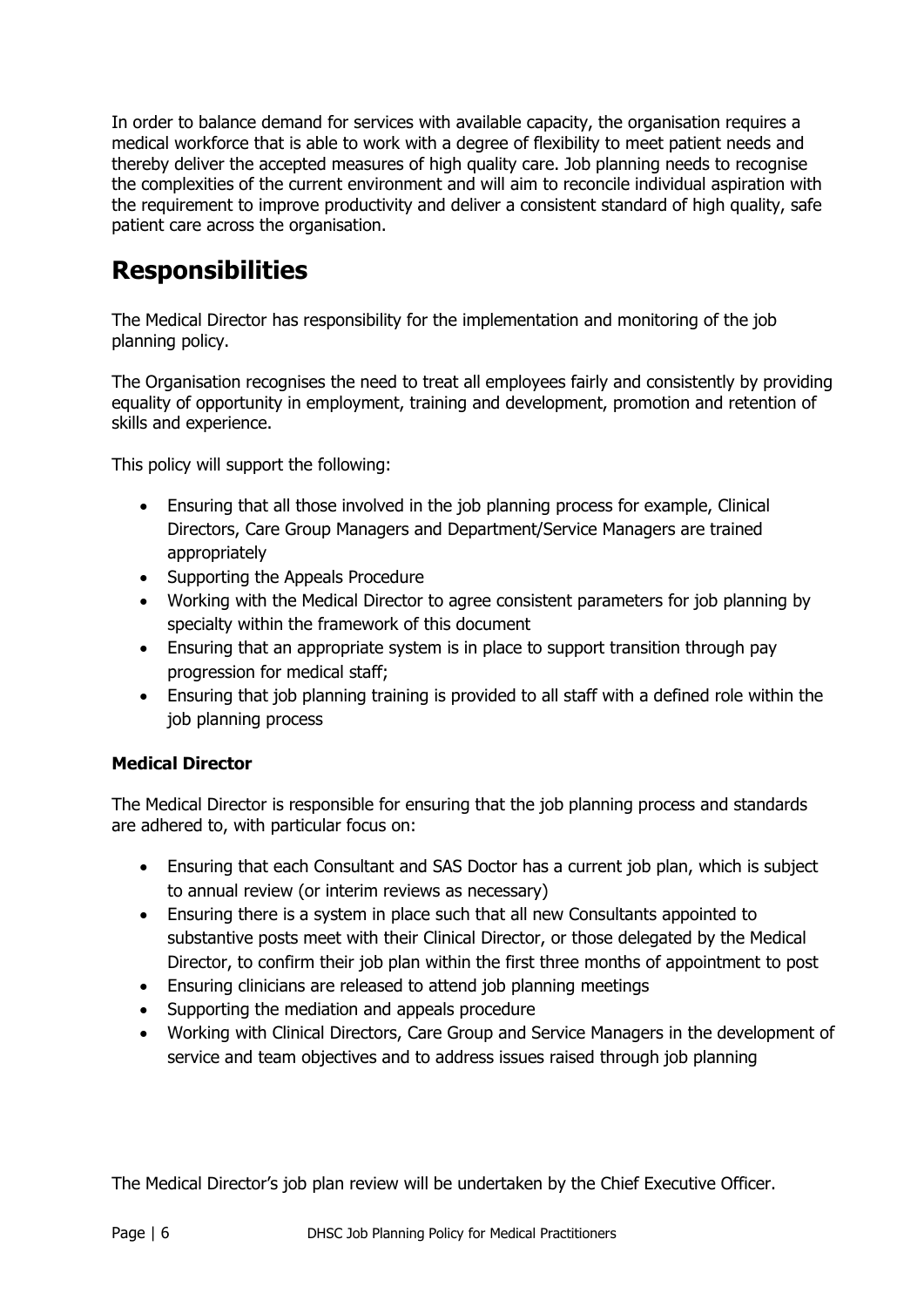The Medical Director or individual with delegated responsibility, will be responsible for undertaking the job plan reviews.

#### **Clinical Directors**

Clinical Directors, or such other person as may be appointed by the Medical Director, are responsible for:

- Ensuring there are arrangements in place for all Consultants and SAS Doctors within their Division/Service area to have an annual job plan review
- Ensuring that interim job plan reviews are also undertaken as necessary, with the expectation that the need for interim reviews should be rare
- Ensuring that clinicians are aware of the job planning policy and understand the template documentation or relevant job planning IT system must be used for all for job plans
- Ensuring there are appropriate administration systems in place to keep an up to date record of **all** job plans in their Division and that job plans are retained
- Leading the development of service and/or team objectives with their Care Group/Service Managers and the Medical Director
- Leading team job planning discussions, supported by the Care Group/Service Manager
- Preparing, with the Care Group Manager, a draft job plan for each clinician, to be discussed at the individual job planning meetings, with adequate notice
- Undertaking interim review of job plans (for example: in advance of the annual review) where there is a significant/substantial change in work pattern or schedule or where there is clear evidence that performance in relation to key objectives is not being met. It is understood that the need for interim reviews should be limited and should the interim review be requested by the organisation the Doctor will be given adequate time to prepare; the clinician will be given at least 8 weeks' notice to prepare for any interim job plan reviews requested by the hospital. It is expected that interim job plan reviews should only be required in exceptional circumstances and the MD Medical Director must ensure that managers do not use the arrangement excessively
- Ensuring the issue of pay progression is discussed with the clinician in the annual job plan review - the Clinical Director must notify the clinician of any issues that may impact on pay progression at an early stage, to ensure that they are given appropriate time to address the problems satisfactorily in time for the pay progression to be approved at the right time. Pay progression is automatic, subject to an agreed Job Plan according to existing contractual agreement
- Agreeing job plans with individual clinicians in line with agreed parameters and recording the final job plan on the agreed template or IT system
- Highlighting promptly to the Medical Director any areas of concern resulting from job planning discussions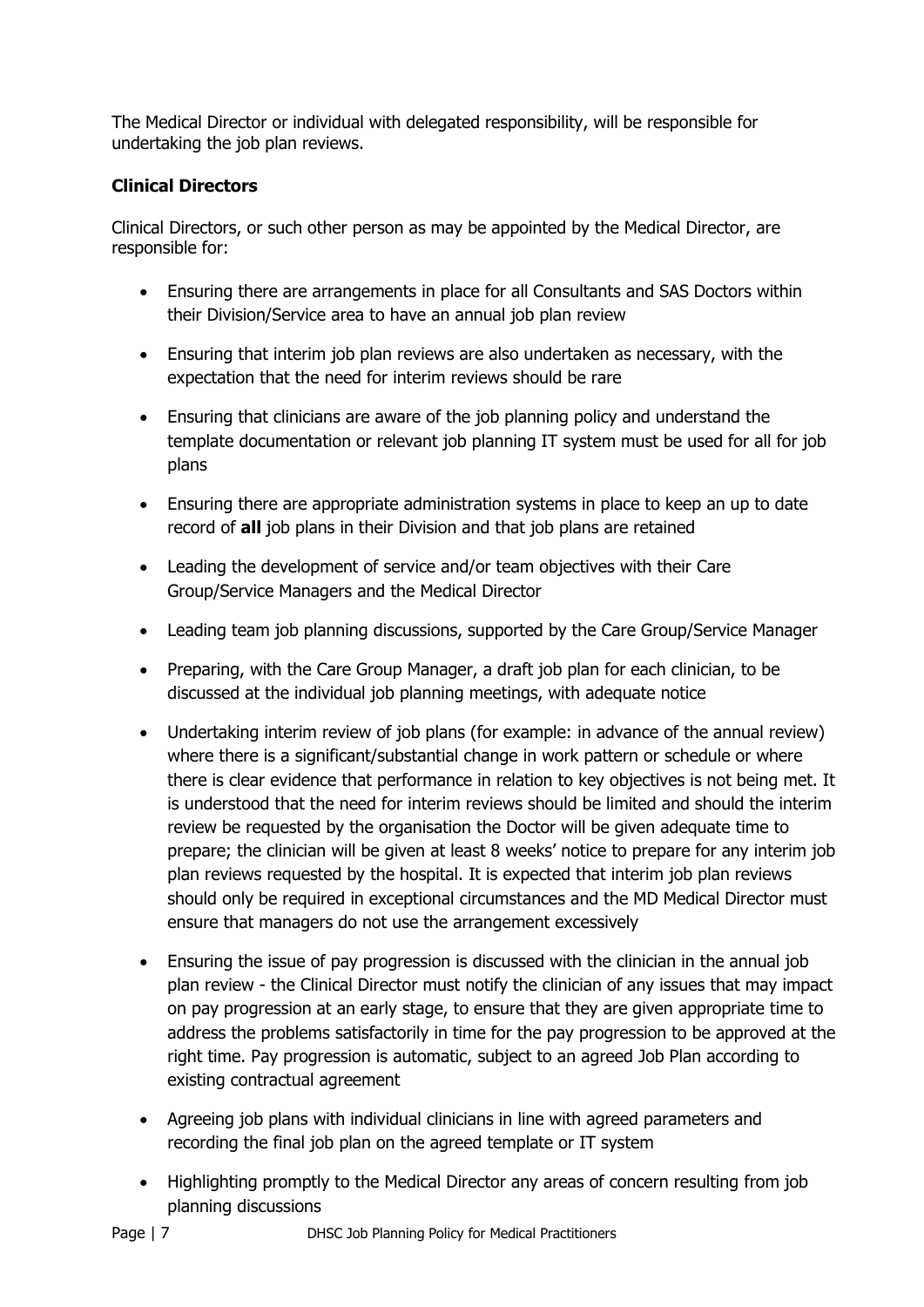- Taking part in the Mediation and Appeals processes as required
- At the end of the job planning cycle the Clinical Director, or such other person as may be appointed by the Medical Director, will provide the Medical Director and Executive Board with a report summarising the job planning process within their Division/Specialty

Clinical Directors, or such other person as may be appointed by the Medical Director, are responsible for undertaking the job plans of the Consultants within their sphere of responsibility. Some Consultant/SAS Doctor job plan reviews may be delegated to an appropriate Clinical Lead, subject to agreement with the Clinical Director and Medical Director.

#### **Care Group Managers**

The Care Group Manager is responsible for:

- Providing information on clinical activity, quality indicators, patient safety and benchmarking data relevant to clinical teams on an annual basis to the Clinical Director, or such other person as may be appointed by the Medical Director, to help inform the job planning process
- Ensuring an up to date record is kept of all job plans in their Division
- Working cooperatively with Clinical Director in the development of service and/or team objectives
- Attending team job planning meetings in their Division
- Attending individual job planning meetings or interim reviews where support is needed
- Highlighting promptly to the Medical Director any areas of concern resulting from job planning discussions. At the end of the job planning cycle the Care Group Manager will support the Clinical Director, or such other person as may be appointed by the Medical Director, in preparing a report for the Medical Director and Executive Board summarising the job planning process within their Division/Specialty
- Ensuring that job plan amendments which impact on pay are notified to payroll shared services

#### **Clinicians**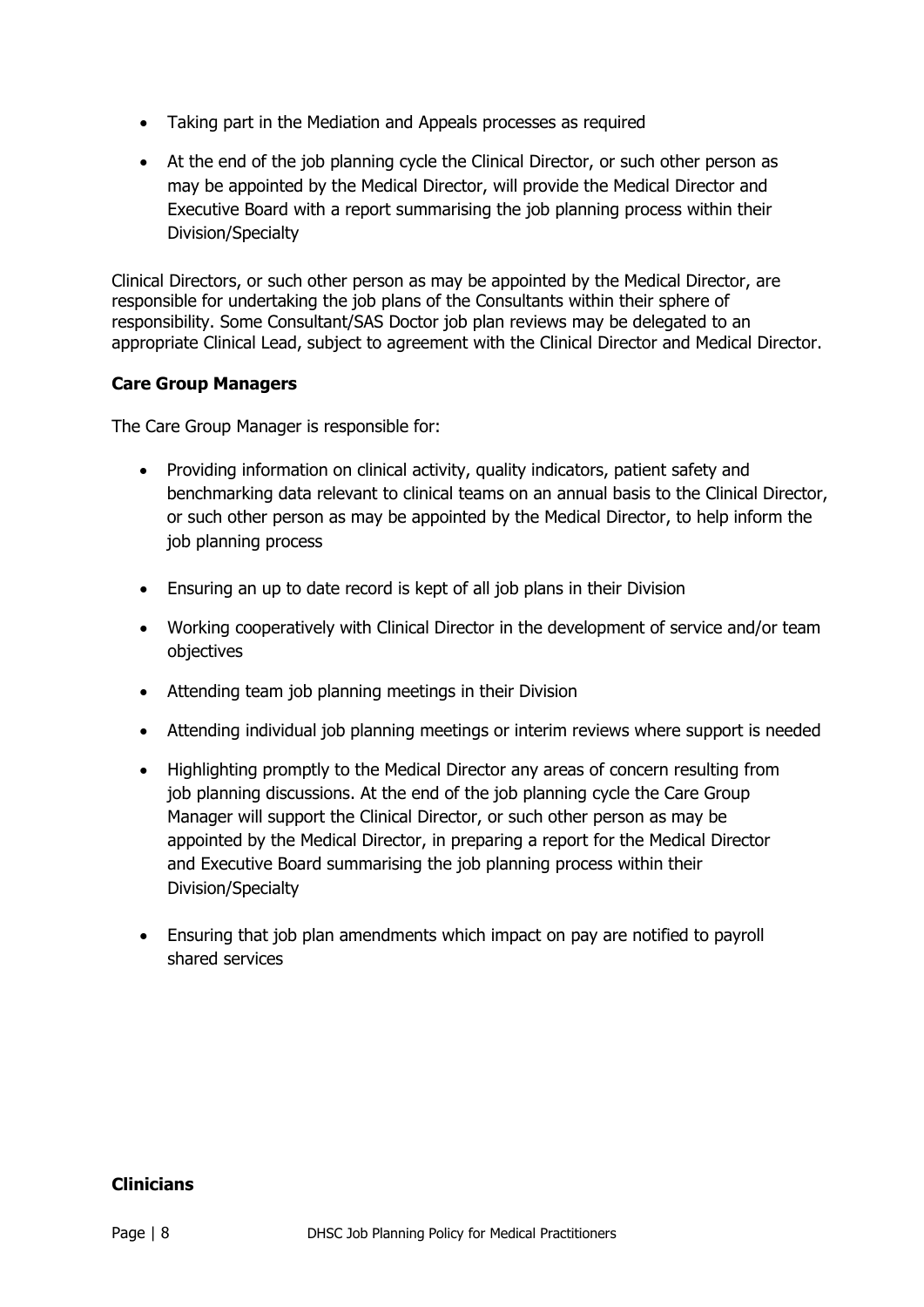#### Each doctor

- Is contractually obliged to participate annually in job planning (or interim reviews as appropriate) and must ensure that they support their Clinical Director, or such other person as may be appointed by the Medical Director, in the timely and accurate submission of job plans. Each clinician can expect to receive at least 8 weeks' notice of their individual job planning appointments; meetings may be convened earlier with agreement by all parties. Job plans must contain sufficient detail on PA allocations and agreed objectives and outputs for both DCC and SPA work
- Is required to work within the framework of the agreed job plan and complete the job plan diary as requested
- May seek an interim review of their job plan where there is a change in individual circumstances/working pattern
- Is required to notify their Clinical Director and Care Group Manager of any significant circumstance that impacts on their job plan
- Should review and verify clinical performance data on an individual and specialty basis where this is provided by the Department of Health and Social Care; clinicians are able to use their own data for such purposes
- Is required not to take on additional duties/roles (both internal and external) that impact on their work without the prior approval of the Medical Director
- Is required to declare any regular private practice activity within their job plan
- May seek mediation and/or appeal where agreement is not reached on a job plan

#### **Human Resources Department**

The Human Resources Department will provide advice in relation to the application of this procedure, guiding Clinical Directors, Care Group Managers and clinicians through the process as necessary. The HR department will support the Medical Director, or such other person as may be appointed by the Medical Director, in the implementation of the policy.

#### **Joint Consultative and Negotiating Committee (JCNC)**

The JCNC will agree and ratify the Job Plan Policy and will regularly review the fair and consistent application of the job planning procedure across the organisation. The JCNC will receive any concerns reported by staff side members or the Medical Staff Committee, and will action as appropriate.

### **2. Job Planning Process**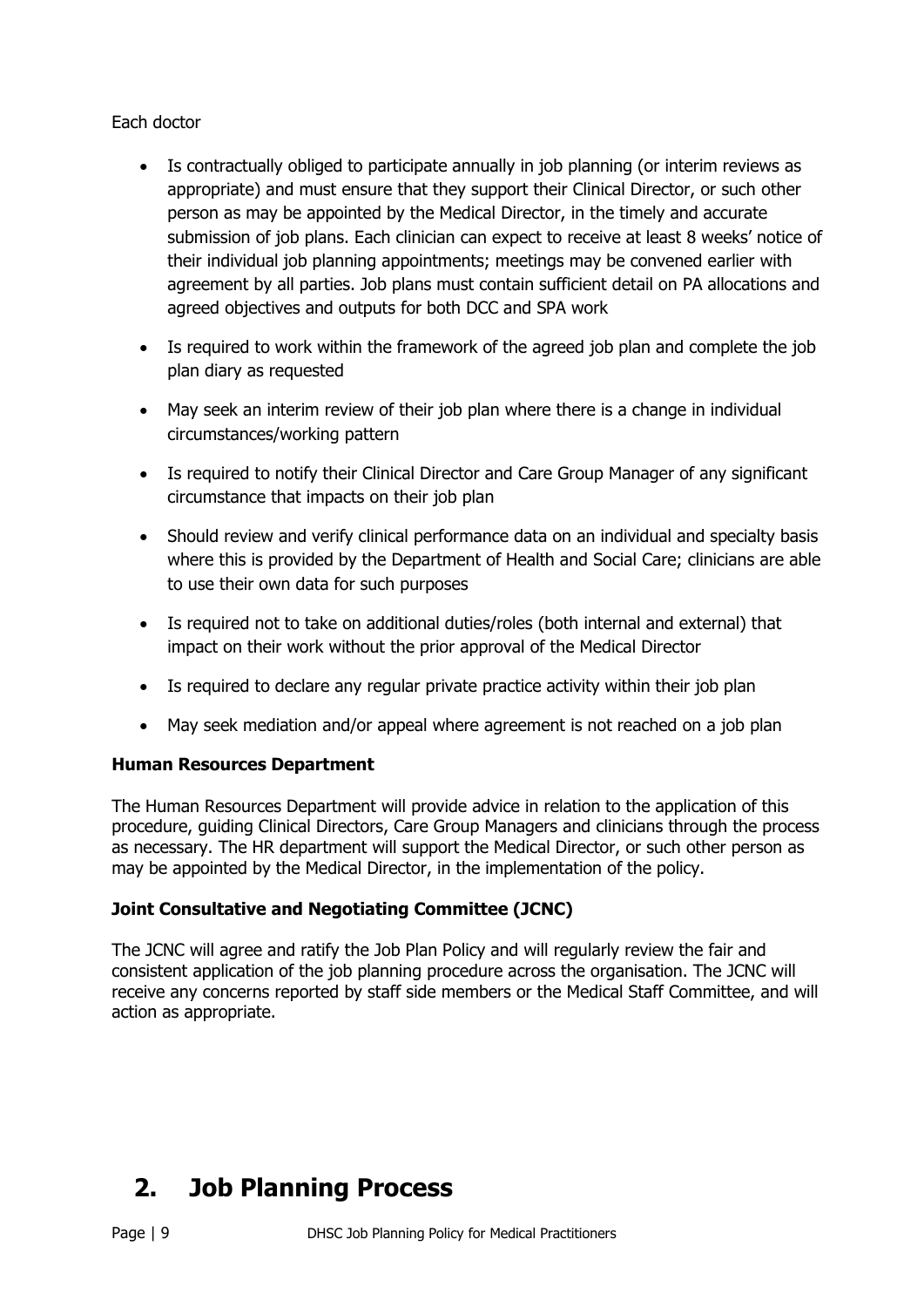#### **Key Values**

- The job planning meeting must include a review of the clinician's objectives, set in the previous years' job plan, in order to determine whether the clinician has met the requirements
- Individual job plans for each Doctor must be based on either a regular cycle (weekly, monthly etc.) or on an annualised basis
- All job plans must be completed on the hospital's job plan IT system. The organisation is in the process of purchasing an electronic job planning system which will be used for all job plans

It is recommended that a team approach to job planning is utilised. The intention of team job planning meetings is to enable all clinicians within the team to meet with the Clinical Director and the Care Group Manager, or such other person as may be appointed by the Medical Director, in advance of individual job planning meetings to discuss any issues that are generic to all job plans within the team and to agree a consistent approach. This can include the number of PAs to be allocated to clinical activities, the amount of time required on average for clinical administration and on-call duties, the allocation of SPA roles within the team, etc. Where team job planning takes place it should be remembered that each consultant is also expected to attend an individual job planning meeting with their Clinical Director, or such other appropriate medical practitioner as may be appointed by the Medical Director.

- $\bullet$
- Failure to participate in job planning and/or job plan review or failure to participate in a legitimate mediation or appeals process in line with published timescales may lead to disciplinary action. As long as the individual doctor can demonstrate that they have met and agreed a proposed job plan, failure of management approval mechanisms will not trigger disciplinary action
- Job plans must support the organisation to deliver its corporate objectives and help meet the requirements of the organisation's business plan
- Job plans must support the clinician in delivering safe, high quality patient care and support work life balance
- Job plans must support the clinician to comply with revalidation, appraisal, job planning and other duties required to promote individual development and safe practice, ensuring that any mandatory and/or organisational objectives are met
- All job plans should explicitly include detail on clinical activity to be delivered over the forthcoming 12 months. Job plans will also include details of SPA activity in terms of outputs expected and average time allocated for this and where it is to be carried out

In the case of Doctors with more than one employer, a lead employer will normally be designated to conduct the job plan review on behalf of all the employers (though this should, where possible, be jointly with other employers). The lead employer will normally be the employer for whom the clinician provides the majority of his or her Programmed Activities. The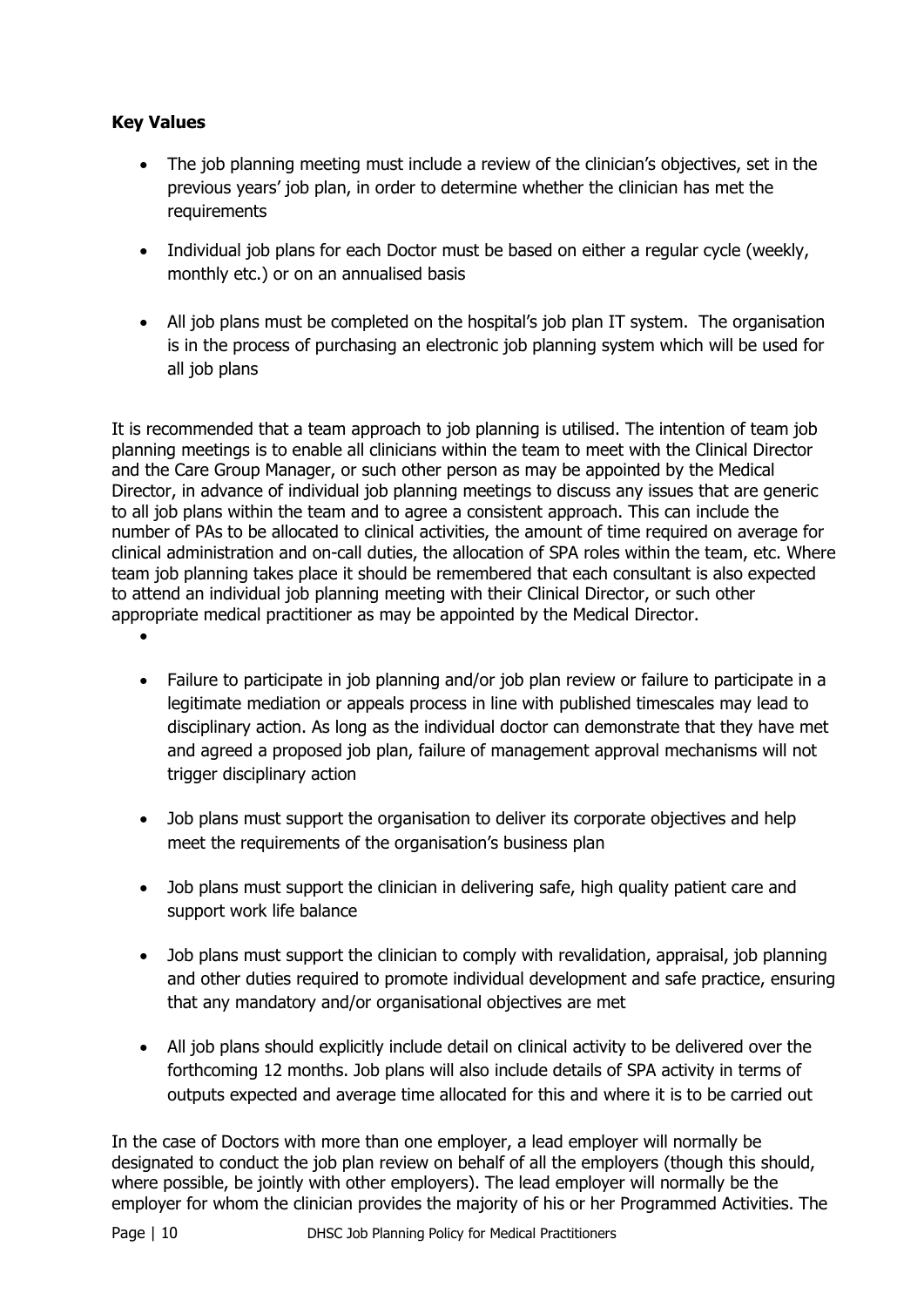lead employer will take full account of the views of other employers (including for the purposes of pay progression) and inform them of the outcome.

- Each clinician will participate in job planning annually, or more frequently if necessary (should be rarely necessary). Individual job planning meetings will usually take place as agreed and ideally should incorporate and link with the content of the appraisal discussion
- Individual annual job planning meetings shall be informed by and agreements reached in the team job planning meeting, the outcome of the consultant's appraisal, divisional service delivery plans and governance requirements of the organisation
- Interim job planning meetings may be requested by the Doctor when it becomes clear that the job plan agreed at the last review no longer reflects the true working arrangements of the doctor, or when the doctor wishes to make proposals to change the agreed job plan. Additionally the Clinical Director or the Care Group Manager may also request an interim job plan review when there is a need to discuss proposals to introduce significant changes to duties, (including external duties) responsibilities or objectives within the year or if objectives are not being met to the detriment of the service and/or the doctor. Any changes that result in changes to the clinician's remuneration will require an interim job plan. The clinician will be given at least 8 weeks' notice to prepare for any interim job plan reviews requested by the organisation. It is expected that interim job plan reviews should only be required in exceptional circumstances and the organisation must ensure that managers do not use the arrangement excessively

### **3. Preparing for Job Plan Review Meetings**

#### **Clinical Directors and Care Group Managers**

Clinical Directors and Care Group Managers should undertake the following preparation in advance of team job planning meetings:

- Review the demand profile to understand the delivery needs for coming year, including;
	- o Shape of the future service
	- $\circ$  Aspirations of the service (business plan)
	- o Must do's (for example: Clinical Governance, Local Delivery Plans, Access, Finance)
	- o Possible areas of confusion or difficulty
- Make links with other departments/services taking account of;
	- o The service 'map'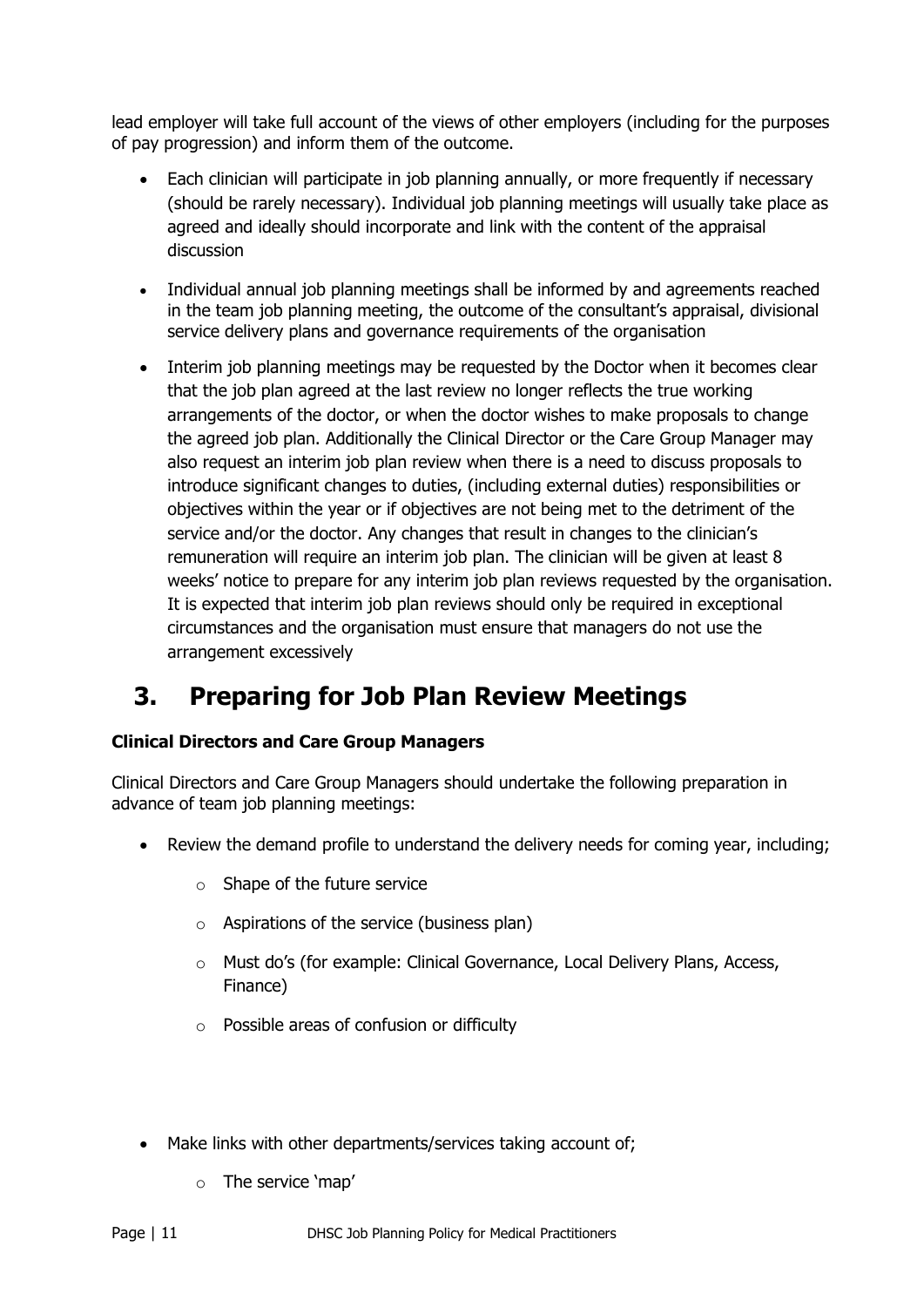- $\circ$  Shape of all linked services in the future
- o Pressure points
- Financial issues (for example: affordability of job plans)
- Workforce issues
- Existing known gaps

Team job planning should ensure that similar job plans among doctors within the team carry similar PA's and that the sum of the PA's of all the doctors in the team matches service requirements.

#### **Clinicians**

Clinical teams should work with their Clinical Director and Care Group Manager to agree any generic issues that can be agreed within the team to be applied to all job plans. Team job planning meetings provide an opportunity for clinical teams to agree how activity can be allocated to meet service needs and objectives and agree roles and responsibilities across the team. Any clinicians with the same sub-specialty interests should reach agreements with colleagues in the same subspecialty on the generic aspects of job planning where possible.

#### **Preparing for individual job plan meetings**

Managers undertaking the job plan review meeting with the Doctor should undertake the following preparation in advance of individual job planning meetings:

- Review demand profile to understand delivery needs for coming year, including
	- o Calculating the number of PAs required to meet service needs
	- $\circ$  Align the clinical capacity with the business plan
	- $\circ$  Link the capacity with other departments/services
	- o Pressure points
- Financial issues (for example: affordability of job plans)
- Consider the impact of any workforce issues (including existing/planned gaps)
- Consider the existing job plan of the individual clinician and any aspirations of the individual clinician
- Draft the job plan to discuss with the individual clinician at the job planning meeting
- Ensure that adequate administrative support arrangements are in place to support effective job planning meetings

Clinicians should take the opportunity with the job planning process to see that they are neither over nor under committed in delivering local or wider objectives. To get the best out of the processes consultants should:

• Decide beforehand what they want to get out of job planning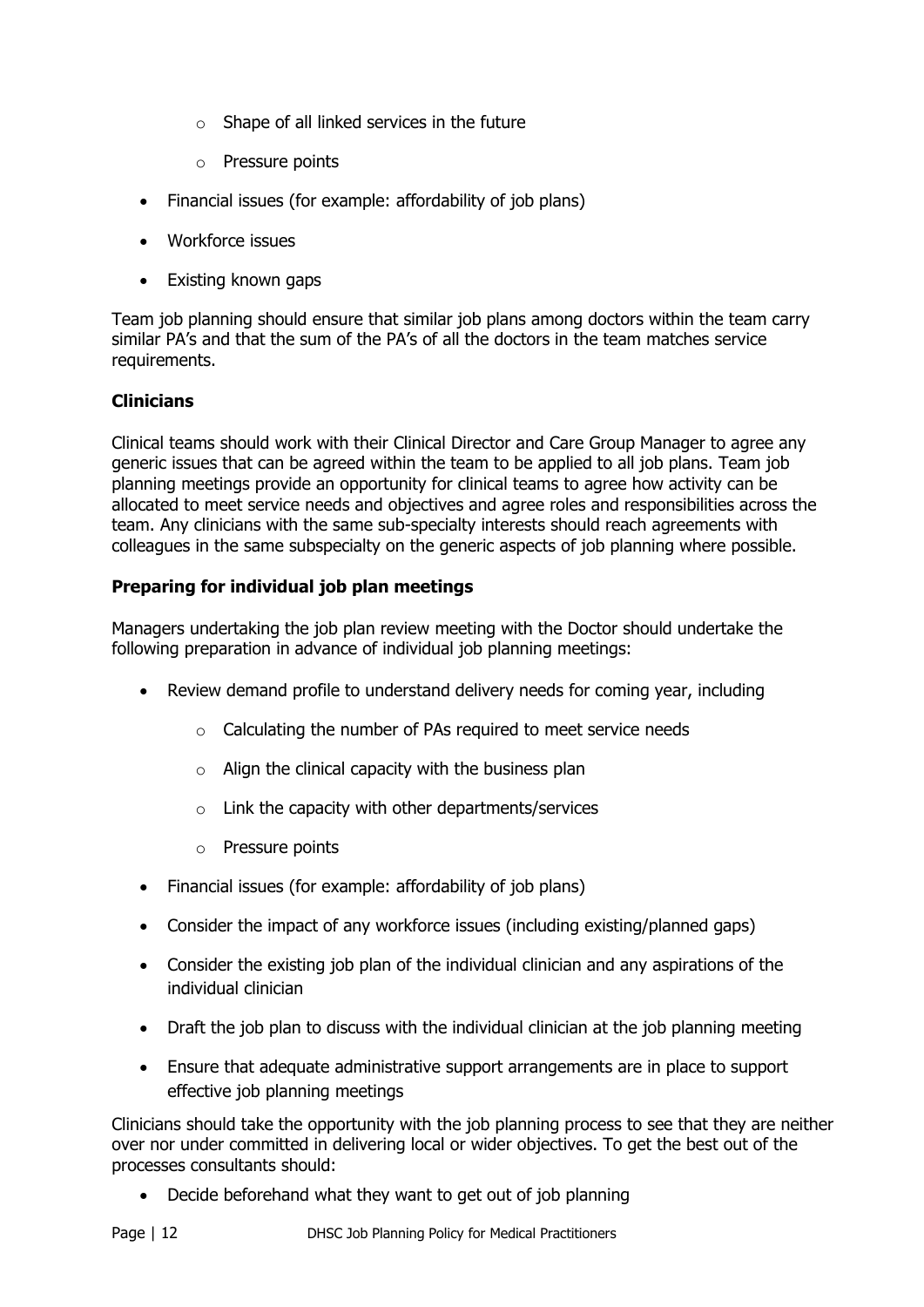- Decide what their objectives for personal, professional and service development will be over the coming year
- Have a view on how changes can reasonably be achieved
- Be ready to share all the facets of their practice within and outside the organisation, so that realistic agreements can be struck
- Be aware of their colleagues' aspirations so that any agreement over the job plan is in a sensible context
- Take broader clinical governance issues into consideration
- Ensure that they achieve a good work life balance
- Ensure they are supported to provide safe, high quality care, in line with national standards
- Ensure they are given appropriate time, normally a minimum of 8 weeks, to prepare for their job planning meeting

### **4. Job Plan Components**

A job plan is made up of a number of components. The components of the job plan are:

- Direct Clinical Care (includes clinical activity, clinically related activity & emergency work)
- Supporting Professional Activity (includes CPD, audit, teaching & research)
- Additional NHS responsibilities
- External duties
- On-call activity (predictable & Unpredictable)
- Supporting resources
- Objectives
- Private Practice
- Fee Paying Services

Each of the components of the job plan should be reviewed separately, with average weekly Programmed Activities being defined for each component. The Clinical Director, or appropriate medical practitioner appointed by the Medical Director, practitioner should review the clinician's estimates alongside diary and activity data. These components should then be brought together to determine the overall job plan commitment. This is then defined as a scheduled weekly/ monthly/annual work programme.

The final job plan provides the basis of the contractual relationship between the individual doctor and the organisation and will determine the individual's pay. The job plan cannot be implemented nor any pay changes implemented until the agreement process is complete.

The clinician shall continue to work to the last agreed job plan and be paid accordingly until agreement or resolution of the appeals process.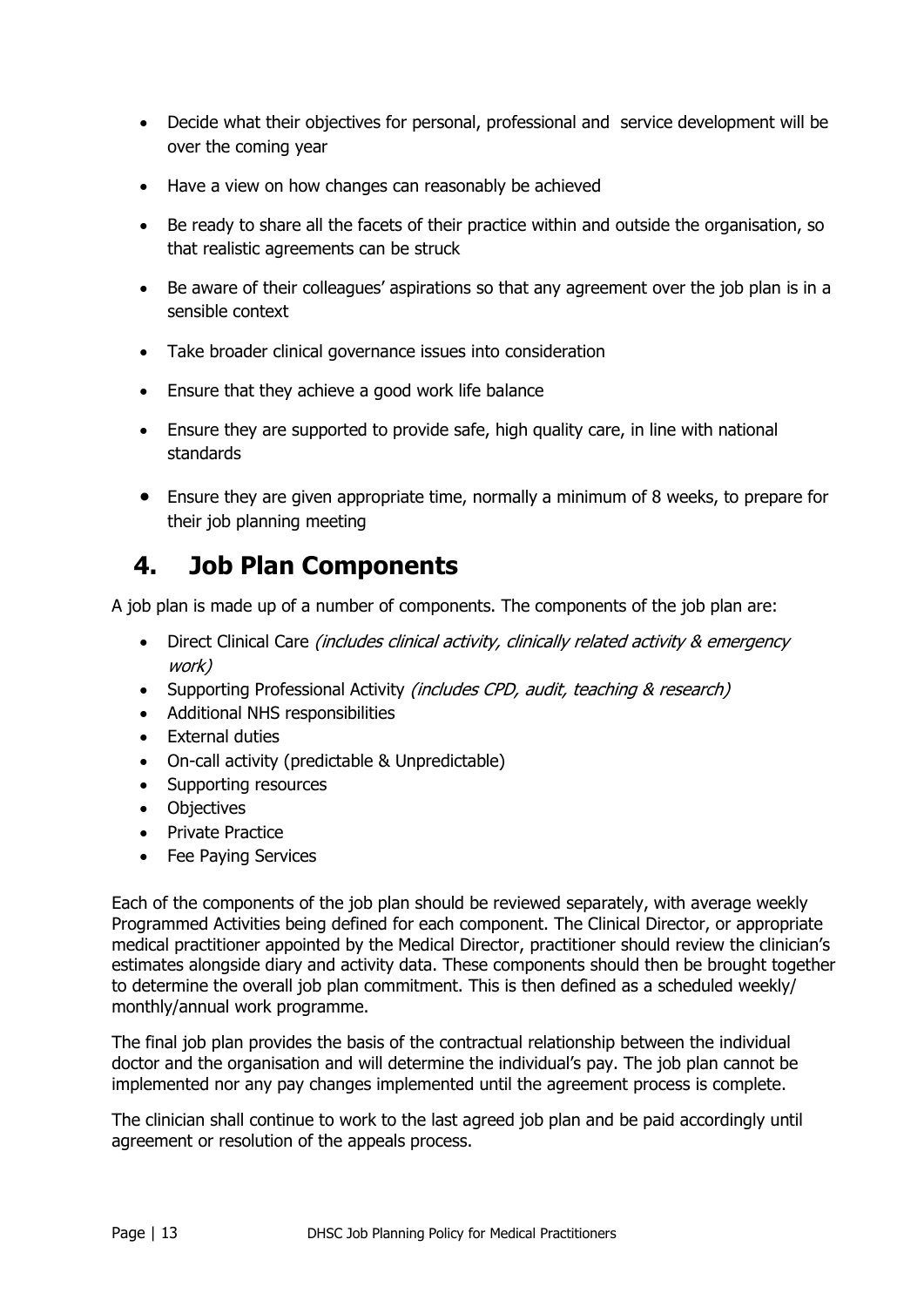It is the responsibility of the Clinical Director, or such other person as may be appointed by the appointed medical practitioner to determine the appropriate application of these components locally within each Division/Clinical area.

#### **Work Commitment**

The organisation's job planning system is based on a standard full time work commitment of **10 Programmed Activities (PA's)** per week. Each 4 hours of work has a value of one PA, unless it has been mutually agreed between the doctor and the organisation to undertake the work in premium time, in which case the PA relates to 3 hours. Premium time is classified as any time that falls outside of the hours 07.00 to 19.00 Monday to Friday and any time on a Saturday, Sunday or Public Holiday. PA's may be programmed as blocks of 4 hours or in smaller units where approved as appropriate.

If Consultants choose to undertake a PA in premium time rather than core working hours for personal convenience and this is agreed with the organisation, the time for the PA will be calculated as 4 hours.

PA's above 10 per week are subject to annual review and are non-pensionable (Additional Programmed Activities – APA's). The review of APA's is a key part of the job planning process.

#### **Direct Clinical Care (DCC)**

DCC is activity directly relating to the prevention, diagnosis or treatment of illness. This includes emergency duties (see below), operating sessions (including preoperative and post-operative care), ward rounds, outpatient activities, clinical diagnostic work, other patient treatment, administrative duties directly linked to patient management, and any public health duties.

Multidisciplinary Team (MDT) meetings that relate directly to patient care and/or treatment planning for specific patients should also be counted as DCC time. Where MDT meetings have a mixed agenda (for example: part clinically care based, part Divisional meeting), only the element relating to Direct patient care will count towards DCC time with the other element noted as a Supporting Professional Activity.

Any administration that is directly related to the above (including but not limited to referrals and notes) will also be allocated as DCC time. The PA allocation will vary according to the administrative requirements of particular roles but will be broadly similar within specialties. As a broad principle, DCC administrative time should be calculated over a reasonable period to determine how much time is required and considered to be a reasonable allocation.

The team job planning meeting should identify a consensus allocation within the specialty for DCC commitments (for example: administration, ward rounds, pre/post op, MDT etc.).

#### **Supporting Professional Activity (SPA)**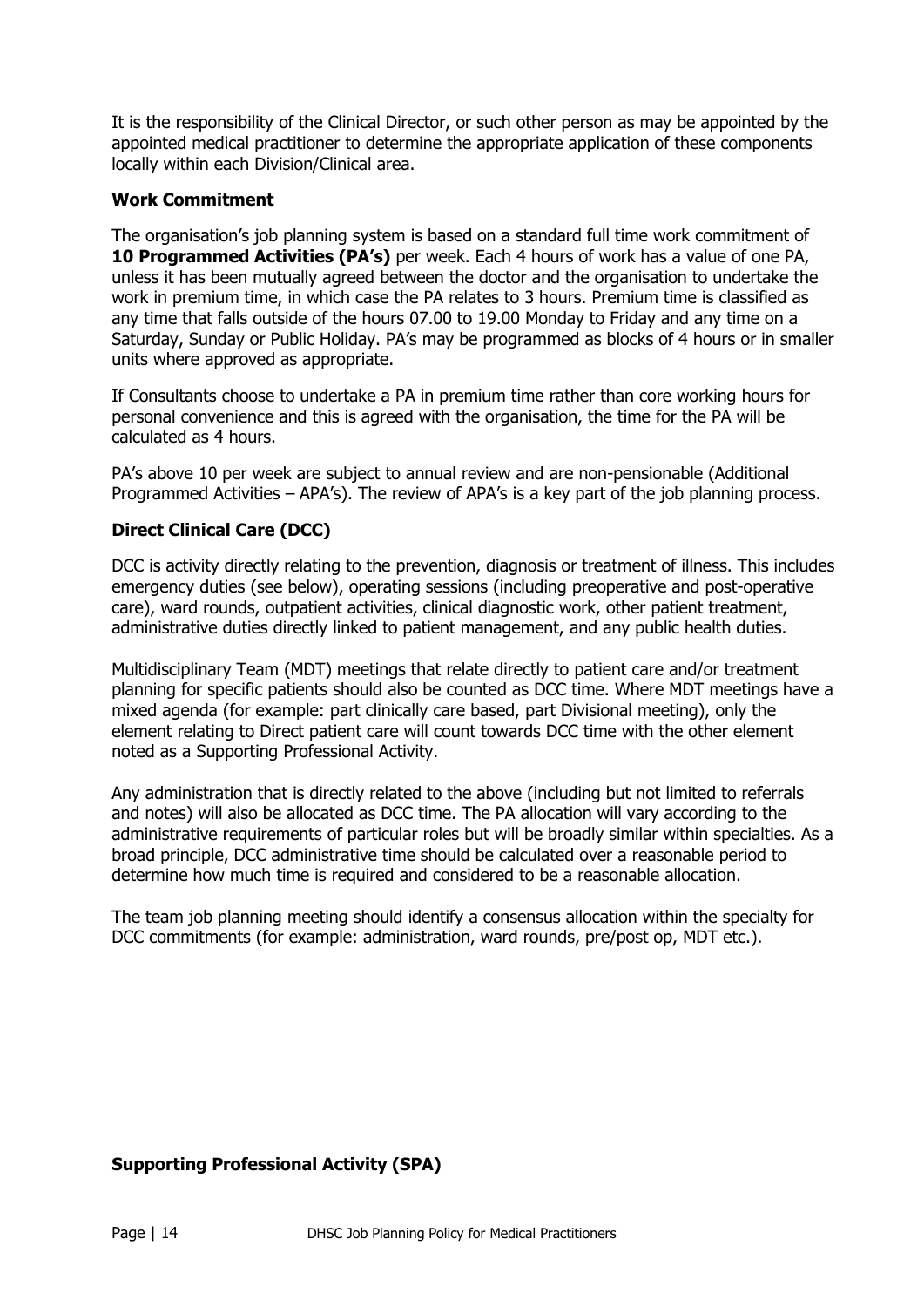SPAs are activities that underpin and improve DCC. It is expected that SPA time should predominantly consist of:

- $\bullet$  CPD
- Mandatory and other relevant training
- Audit
- Mortality review
- Medical education
- Research
- Other clinical governance activities
- Self-directed learning
- Clinical management: this does not include formal clinical management roles such as Clinical Director, which are classed as Additional NHS Responsibilities
- Job planning
- Appraisal/revalidation
- Reflection
- Planning

Clinicians must be able to demonstrate at their annual job plan meeting that they have achieved the expected outputs from their SPA time otherwise Job Plan agreement, and therefore pay progression may be affected.

Doctors have an obligation to attend key sessions (such as audit meetings, teaching sessions or clinical governance activities) and achieve any agreed percentages of attendance. These activities are included within SPA time allocations. Those not doing so without valid reason (for example: leave, private practice registered in the job plan or urgent clinical care) will be expected to account for their absence. There is an onus on the organisation and individual Doctors to agree job plans that facilitate this. Clinicians will be informed about key sessions well in advance. Apologies with valid reason will be accepted.

The organisation accepts that there is a direct link between clinical activity and the mandatory training required to be undertaken to maintain clinical skills and for organisational corporate compliance. For the purposes of job planning, mandatory training should be considered as a core SPA activity.

The organisational mandatory training requirements for doctors, must be adhered to and included in the doctor's annual medical appraisal. It is recognised that individual specialties should have speciality requirements.

All SPA activities must be evidenced by the doctor at the job planning meeting.

Some SPA activities such as bedside teaching may overlap with items detailed in DCC activities. Doctors need to ensure the recording of this information does not result in double counting of activities and for the purposes of job planning will be recorded as DCC.

The time and place where SPAs are performed must clearly be documented in the job plan. Given the nature of SPA work it is inevitable that a significant proportion will be undertaken in the organisation environment. It is expected that the majority of SPA activity will be undertaken at the normal place of work unless there is prior agreement of the Clinical Director and Care Group Manager to take certain components of SPA activity off site.

Supporting resources such as office space and appropriate access to a computer will be provided by the organisation to facilitate this.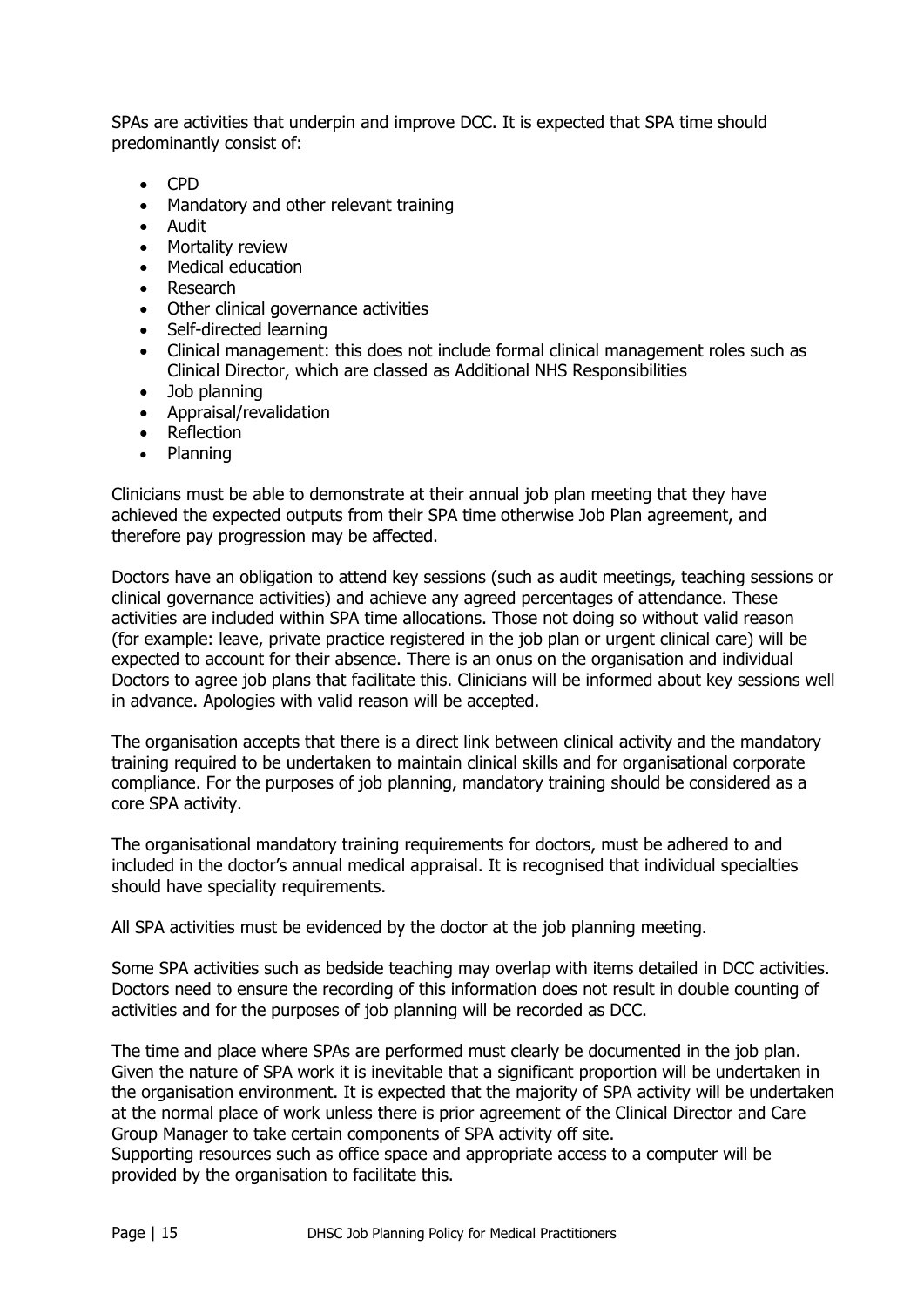#### **SPA Allocation**

Full time Medical Practitioners on a standard 10 PA contract will have 1.5 SPA per week allocated to cover core requirements (continuing professional development, participation in job planning, appraisal, mandatory training, essential audit and clinical governance activity relating to their clinical role and) and, subject to agreement in advance, some of this may be worked away from the organisation site. The evidence of their activity in relation to this SPA will be submitted as part of the Consultant's revalidation portfolio.

Any SPA allocations above the core 1.5 SPA will be discussed as part of the team job planning meeting coordinated by the Clinical Director / Care Group Manager in each Division/Specialty, but will be agreed in individual job plans as appropriate. SPAs will be allocated for specific tasks/responsibilities and will include a PA value for the task as well as expected outputs.

Attached at Appendix 1 is a summary of potential SPA activities and their associated indicative PA allocation.

[https://www.nhsemployers.org/-/media/Employers/Documents/Pay-and](https://www.nhsemployers.org/-/media/Employers/Documents/Pay-and-reward/Guidance_on_supporting_prof_activities_190208_aw.pdf?la=en&hash=91B37D421A47177AE7F41B9AAA2DDAB5E2865270)[reward/Guidance\\_on\\_supporting\\_prof\\_activities\\_190208\\_aw.pdf?la=en&hash=91B37D421A471](https://www.nhsemployers.org/-/media/Employers/Documents/Pay-and-reward/Guidance_on_supporting_prof_activities_190208_aw.pdf?la=en&hash=91B37D421A47177AE7F41B9AAA2DDAB5E2865270) [77AE7F41B9AAA2DDAB5E2865270](https://www.nhsemployers.org/-/media/Employers/Documents/Pay-and-reward/Guidance_on_supporting_prof_activities_190208_aw.pdf?la=en&hash=91B37D421A47177AE7F41B9AAA2DDAB5E2865270)

A medical practitioner 10 PA contract should typically comprise of 7.5 DCC and 2.5 SPA (AoMRC recommendation)

#### **[https://www.aomrc.org.uk/wp](https://www.aomrc.org.uk/wp-content/uploads/2016/05/Advice_on_SPA_in_job_planning_0210.pdf)[content/uploads/2016/05/Advice\\_on\\_SPA\\_in\\_job\\_planning\\_0210.pdf](https://www.aomrc.org.uk/wp-content/uploads/2016/05/Advice_on_SPA_in_job_planning_0210.pdf)**

For job plans less than 10 PA's the core SPA allocation will be:

| $5.1 - 9.9$ PA DCC in Job Plan     | 1.5 Core SPA  |
|------------------------------------|---------------|
| $3 - 5$ PA DCC or less in Job Plan | 1 Core SPA*   |
| $\sim$ 3 PA DCC in Job Plan        | 0.5 Core SPA* |

\*It is acknowledged that doctors need a minimum of 1.5 SPAs for revalidation purposes; where Doctors perhaps hold more than one employment contract with different employers, the SPA allocation may be shared between the employers.

SAS doctors will undertake a minimum of 1.5 SPAs per week in line with the recommendations of the Academy of Medical Royal Colleges. This time will be allocated for the core SPA requirements as defined above for Consultants. Any allocations above the core SPAs will be agreed individually.

#### **Additional NHS Responsibilities**

There are a range of additional NHS responsibilities that clinicians undertake both within the organisation and externally which the organisation recognises and supports. These are responsibilities which are not held by all Doctors but relate to a specific role filled by some clinicians for limited periods.

Examples of additional NHS responsibilities include:

Medical managerial leadership e.g. Clinical Director, Divisional Director or lead clinician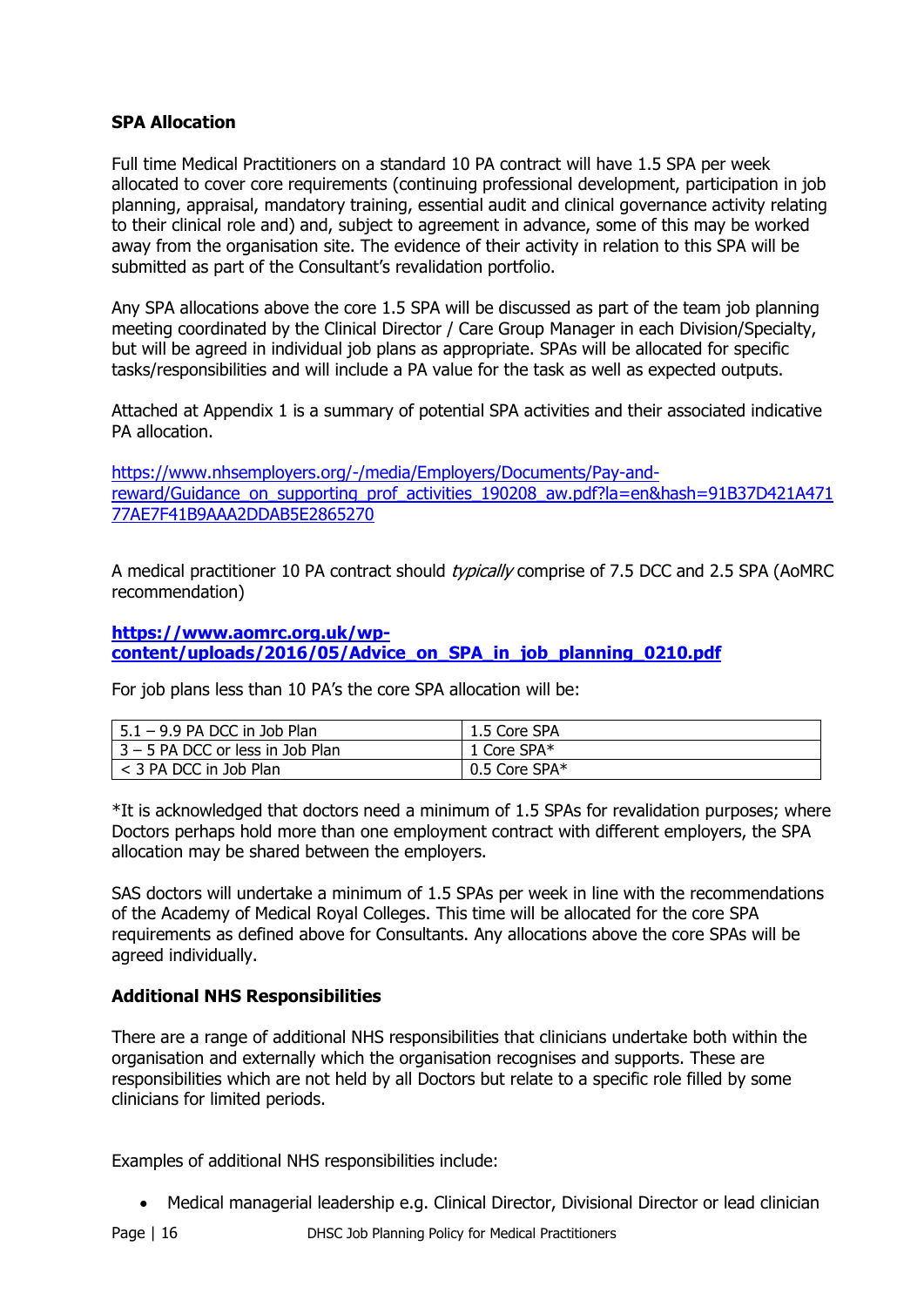- Governance: clinical audit lead or other governance activity
- Regional or national educational roles e.g. Undergraduate Dean, Postgraduate Dean, clinical tutor

#### **External Duties**

Some Doctors undertake additional duties for organisations which are associated with health but not formally part of the health system, for example:

- Trade union duties
- Undertaking inspections
- Acting as a member of an Advisory Committee
- Undertaking assessments for the National Clinical Assessment Service
- Royal College or Government duties
- Specified work for the General Medical Council

Doctors who wish to perform external duties must seek agreement from their Clinical Director and Care Group Manager prior to applying for the role. The organisation will take a pragmatic approach to this decision on an individual basis and in principle agree to support external duties so long as:

- There is a demonstrable benefit to the individual and the organisation
- The impact on other clinical colleagues within the specialty/department is considered
- Time to perform the external duties should be recorded separately in the job plan. In some instances it may be appropriate to agree that a responsibility exists and is recognised in the job plan, with associated objectives and supporting resources, for which the time may reasonably be contained within the SPA allocation. However, some additional NHS responsibilities/external duties can only be discharged when specific time is allocated outside SPAs and as such should be recorded separately

#### **On Call**

A Doctor who is required to participate in an on-call rota will be paid a supplement in additional to basic salary in respect of his or her availability to work during on-call periods. On-call is recognised in the job plan through the availability supplement and through DCC PAs allocated for emergency work.

Programmed Activities for on call are based on the actual work undertaken when individual clinicians are on call. This includes telephone advice, travelling time to site for emergencies, regular ward rounds associated with on call and clinical interventions onsite.

The on-call supplement is set out in the organisation Consultant / SAS Doctor Contract.

#### **Prospective Cover for on call**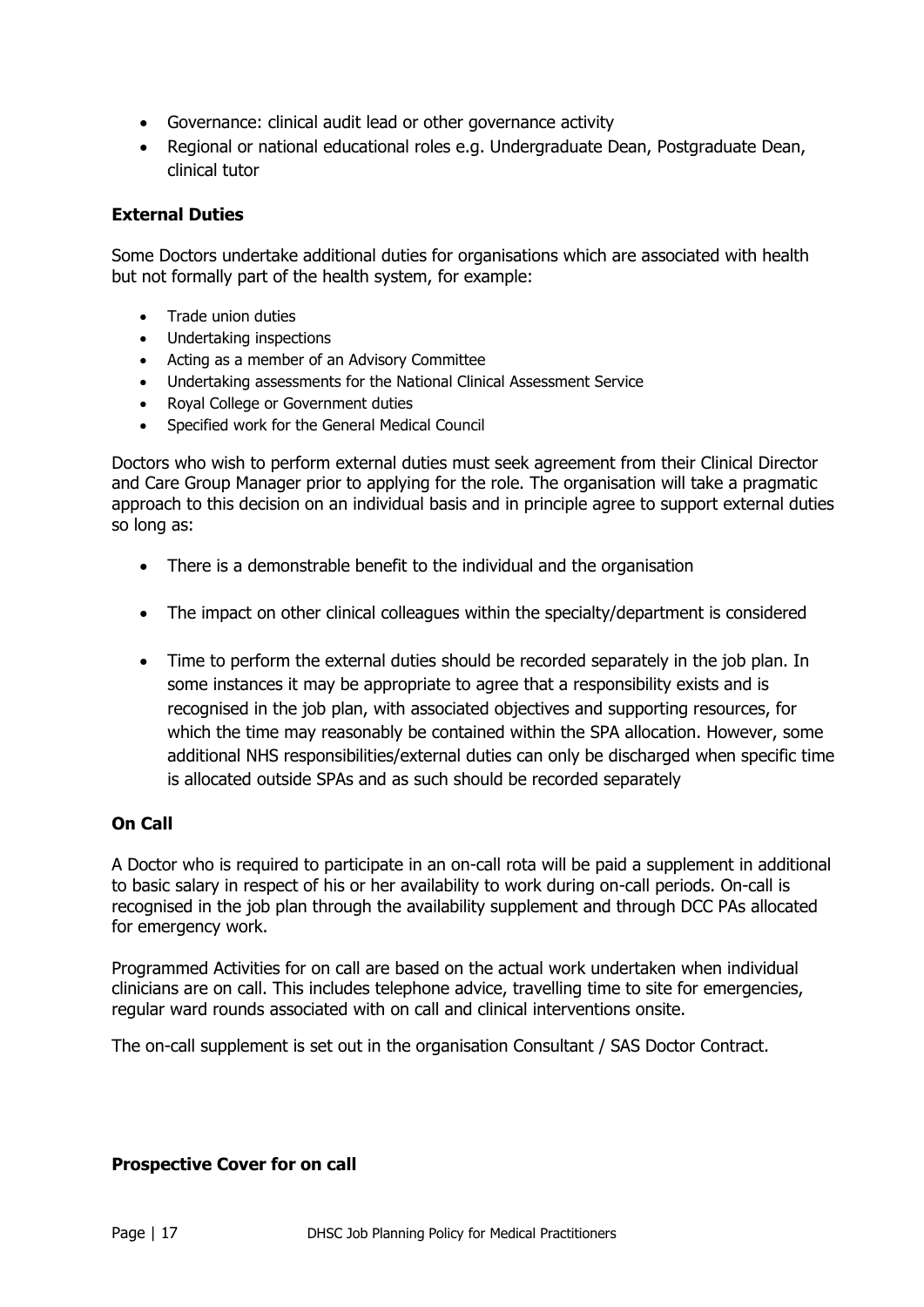Clinicians are expected to deputise for absent colleagues within the same specialty so far as is practicable, this includes

- (cover of in-patient beds (including the provision of support to junior doctors)
- on call (in and out of hours)

Consideration of the need to cover planned absence should therefore be given when agreeing a job plan. Prospective cover, where agreed, will be recognised within PA allocations for DCC.

#### **Additional Programmed Activities**

For full time contract holders, PAs above 10 per week are subject to annual review. In this context, Additional Programmed Activities must be formally reviewed as part of the annual Job Plan review and may be reduced following the review subject to three months' notice on either side (which can be waived by mutual agreement). APAs may consist of DCC, SPA, Additional NHS Responsibilities and/or other External Duties and should be clearly identified as APAs on the job plan.

There is no obligation on clinicians to offer, or accept the offer of, an additional PA. Additional Programmed Activities which are regular features (non-ad hoc) of the job plan will continue to be paid during absences, including annual and sick leave. Ad hoc APAs will not attract payment during absence.

#### **Travelling Time**

Where clinicians are required to travel, away from their normal place of work for any work activity, the time spent travelling to/from the alternative site, during working hours will be allocated as PA time within the job plan for that activity, e.g. time spent travelling to DCC activities will be allocated in the job plan as DCC PAs. When work on any day commences at an alternative site this constitutes the normal home to work journey for that day and an allowance for travelling time will not ordinarily be given.

### **5. Capacity Lists and other Capacity Work**

Doctors may be asked to perform additional lists, clinics, investigations or reports in order to reduce or maintain patient waiting times. One of the important principles of the 2003 Consultant Contract is that consultants cannot be paid twice for the same period. **For this reason, consultants must not, under any circumstances, undertake other capacity work whilst on-call.**

The organisation will not normally ask consultants to perform non job planned activities during their SPA time. When this is necessary, the displaced SPA should be allocated at another time and there should be explicit written agreement regarding the time and location of this. Where it is agreed that the displaced SPA will be performed in lieu of a clinical session, the consultant will not be entitled to any additional remuneration for the additional sessional work undertaken. In contrast, where it has been agreed that the displaced SPA will be performed at a time when the Consultant is not due to work for the organisation the consultant is entitled to payment for the non-job planned activity work at rates at least equivalent to the rates of standard time as defined by terms and conditions of service.

If a doctor offers to cover a colleague's DCC in their SPA time which is for unexpected emergencies (e.g. sick leave) rather than capacity work, the SPA time will be repaid back at a mutually agreed time. This will not attract enhanced payment.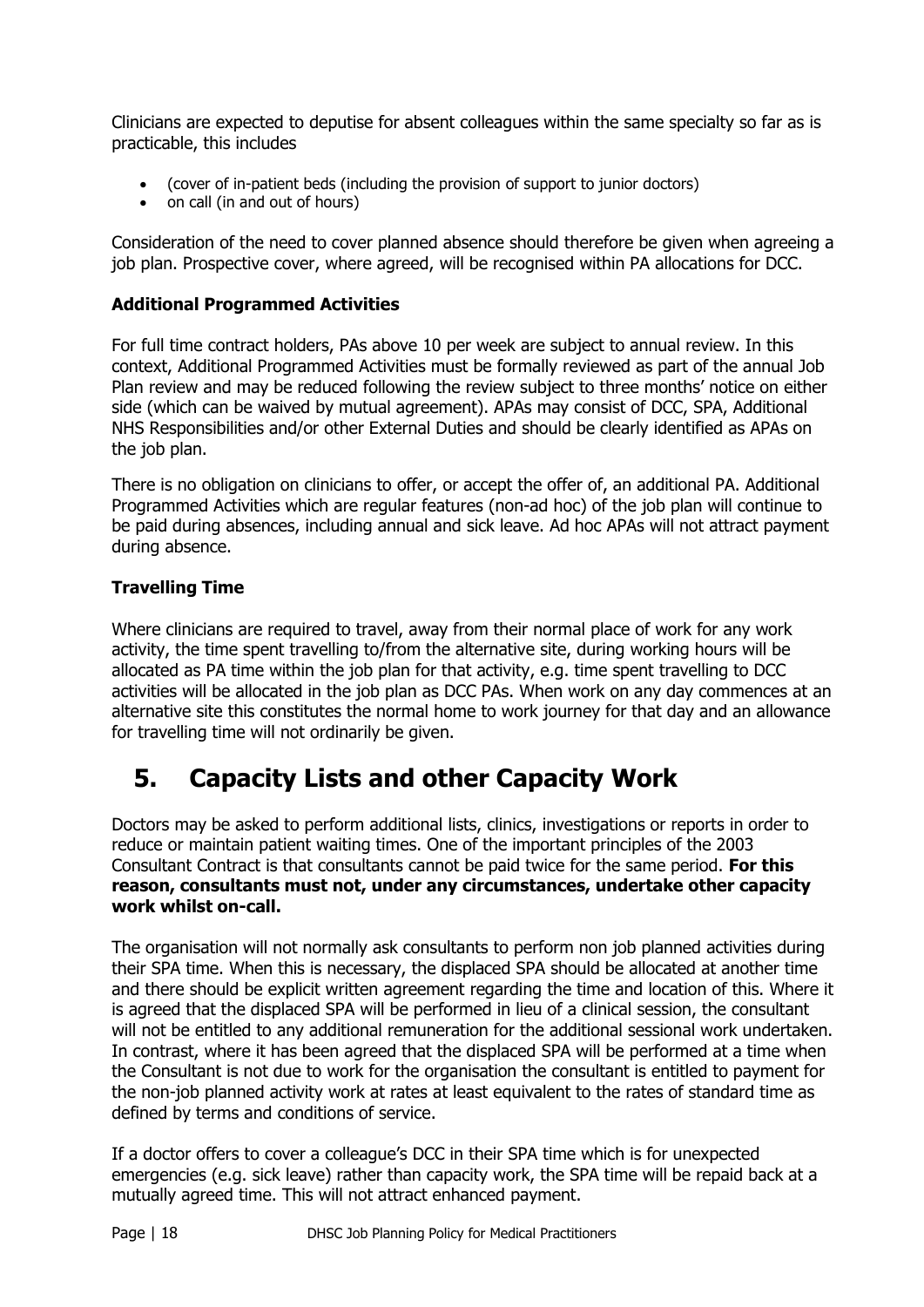# **6. Objectives**

The agreement of objectives will be recorded on the job plan. Where possible clinical teams should meet and set objectives together, recognising that different roles are undertaken by different members of the team. Some objectives will be common to the team, others more specific to individuals.

Job planning should be focused on measurable outcomes that benefit patients and are consistent with the objectives of the hospital, teams and individuals.

The job plan will include objectives that have been agreed between the doctor and his or her Clinical Director. These objectives, which map to job-planned activities, are distinct from personal development plans arising from the appraisal process.

The objectives will:

- Be **SMART** Specific, Measurable, Achievable, Realistic and Timed
- Reflect different, developing phases in the doctor's career
- Be informed by team job planning and team objectives
- Be agreed on the understanding that delivery of objectives may be affected by changes in circumstances or factors outside of the doctor's control, which will be considered by the job plan review
- Take account of any objectives agreed with other employers where relevant
- Agree objectives specific to organisation approved SPA's or additional programmed activities

The purpose of including agreed personal objectives in the job plan is to set out in clear and transparent terms what clinicians and their Clinical Director have agreed should reasonably be achieved in the year in question.

The Terms and Conditions of Service and the "Job Planning - Standards of Best Practice" documents describe domains that may be useful in agreeing objectives:

- quality
- activity and efficiency
- clinical outcomes
- clinical standards
- local service objectives
- management of resources, including efficient use of NHS
- supporting resources
- service development
- multi-disciplinary team working

#### **Supporting Resources**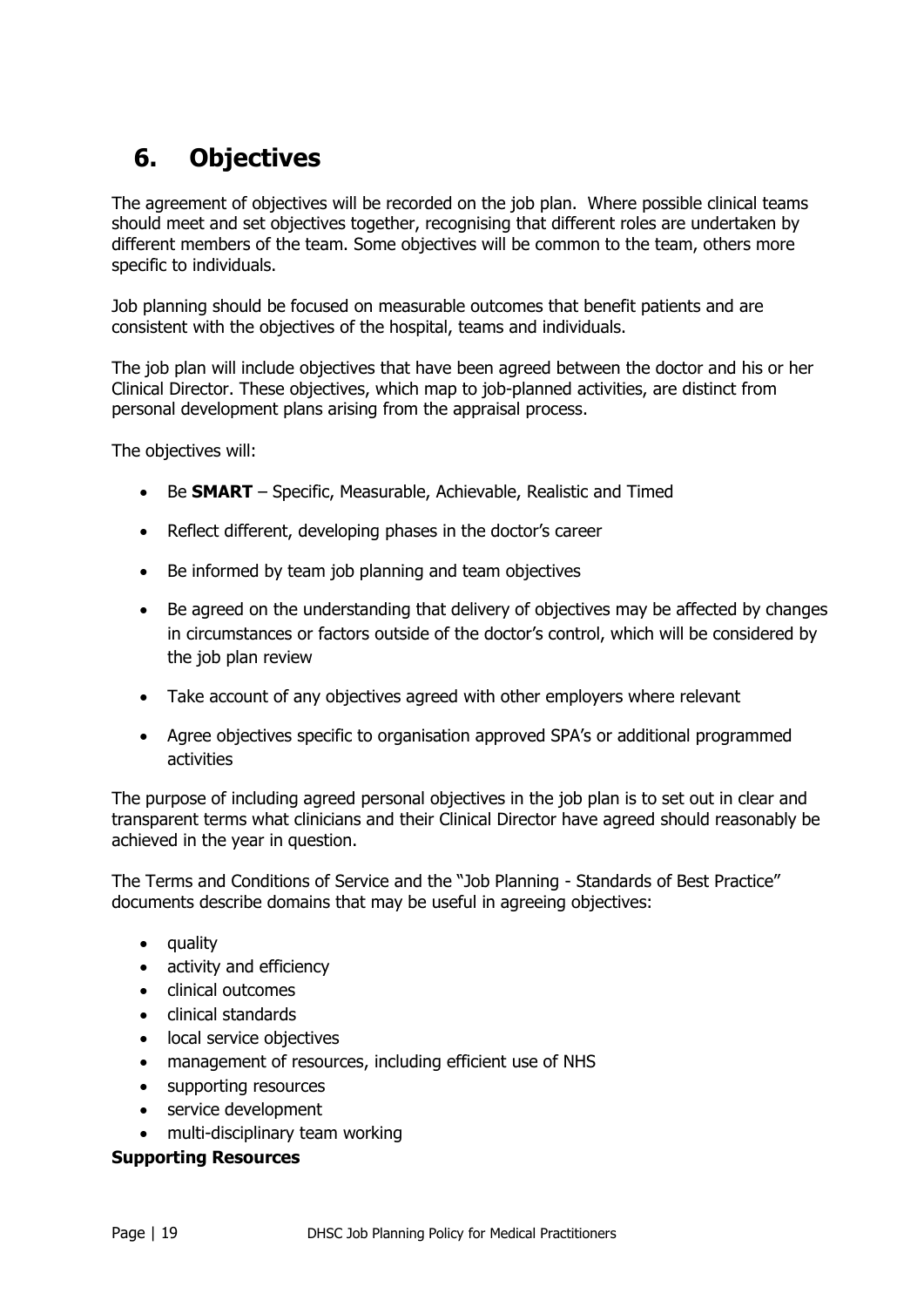The Clinician and the Clinical Director will use the job plan meeting to identify the resources that are likely to be needed to help the consultant carry out his or her job plan commitments over the forthcoming year and to achieve the agreed objectives for that year.

The Clinician and the Clinical Director will also use job plan reviews to identify any potential organisational or systems barriers that may affect the clinician's ability to carry out the job plan commitments or to achieve the agreed objectives.

# **7. Job Plan System and Template**

The standard organisation job plan template is attached at Appendix 1, although an on-line software package for job planning is in place and supports the delivery of this policy. All Doctors should ensure that they fully co-operate will the organisation job planning processes.

# **8. Job Plan Sign-off Process**

The draft job plan will be reviewed and agreed by the Doctor and their Clinical Director and Care Group Manager. There will be a demonstration of adherence to budget and job planning principles, including the following:

- Confirm budget approval
- Confirm DCCs are consistent with service needs
- Confirm SPAs are permitted under the policy

Draft job plans should be approved by the Medical Director and Director of the organisations.

A job plan summary report should be submitted to the Executive Board for information and monitoring purposes.

### **9. Job Planning and the link to Pay Progression**

The Consultant contract makes provisions for clinicians' remuneration to rise through a series of thresholds subject to an agreed Job Plan, reviewed annually. The criteria to be referred to annually for pay progression purposes are that the consultant has:

- Made every reasonable effort to meet the time and service commitments in the job plan, including participating fully in the job planning process
- Engaged satisfactorily in the appraisal process

Whilst clinicians must make every reasonable effort to meet their objectives it is recognised that there will be occasions where doing so is outside of the clinician's control; where the Clinical Director accepts the reasons for this, pay progression will not be affected.

The Clinical Director who has conducted the job plan review, in conjunction with the Care Group Manager will report the outcome to the Medical Director. Where performance and agreed standards have not been met to allow pay progression, this will be reported to the Chief Executive who will decide whether the consultant has met the criteria for pay progression.

Where one or more of the criteria are not achieved, evidence for this decision will be provided to the doctor. Doctors who wish to appeal against the decision made by the Chief Executive should do so in accordance with Schedule 4 of the UK NHS Terms and Conditions in so far as is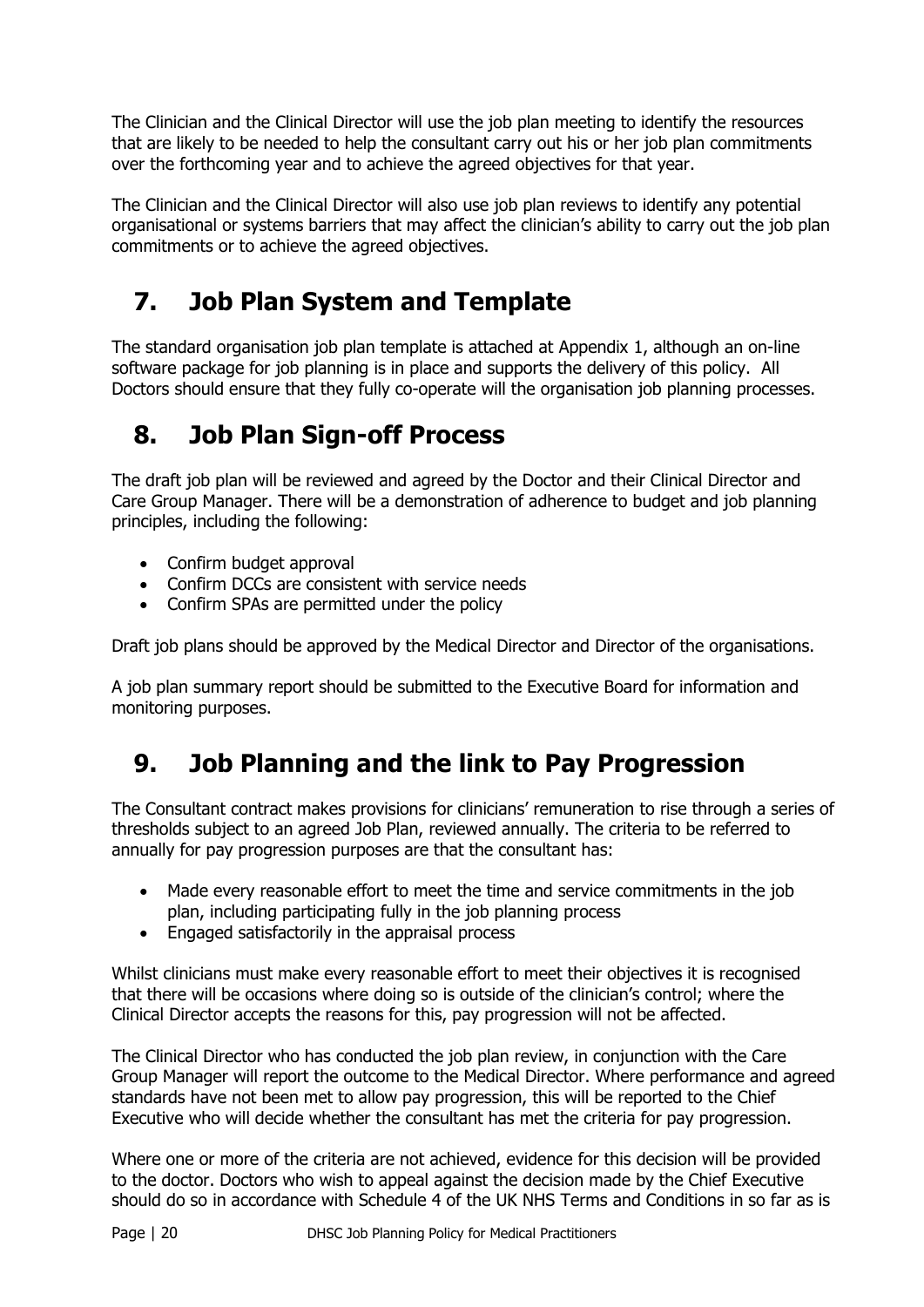practicable – for example: responsibilities under the procedure may be delegated and the third member of a panel will be sought from another work area within the organisation and agreed between the staff representative and panel chair.

Where the Consultant has not met the necessary criteria for pay progression, the organisation will defer the award of the appropriate pay progression and this will be reviewed one year hence. Pay progression will only be paid on designated pay progression dates and where an appeal has been successful pay will be back dated to the original pay progression date.

#### **Mediation**

If at all possible, disagreements regarding job planning should be settled informally. Where this is not possible the clinician can request mediation.

In the first instance, the Consultant or the Clinical Director should refer the dispute to the Medical Director (or another designated person if the Medical Director has already been involved in the job planning discussions) in writing within two weeks of the disagreement arising, setting out the nature of the dispute. The reasons for the dispute will be shared with the other party and they will be required to set out their position on the matter.

The Medical Director will first meet with the clinician, Clinical Director and Care Group Manager separately; all three will then meet together, which will normally be held within four weeks of the referral. The Medical Director will seek to mediate a resolution to the points in dispute.

If agreement is not reached at the meeting, the Medical Director will take a decision or make a recommendation on the matter. The Medical Director must inform the Doctor and Clinical Director of the decision or recommendation in writing.

If the Doctor is not satisfied with the outcome of mediation, a formal appeal can be lodged.

#### **Appeal**

Where a Doctor remains dissatisfied with the outcome of job plan mediation or they wish to dispute a recommendation regarding their pay progression, they may lodge a formal appeal, in writing, to the Chief Executive within two weeks. The Chief Executive will then convene an appeal panel to meet within four weeks.

#### **Membership of the Appeal Panel for Consultant Appeals**

The membership of the panel will be:

- A chairperson nominated by the organisation
- A representative nominated by the Doctor
- An independent member agreed between the organisation and the BMA

The Doctor can object on one occasion to the independent member who would then be replaced with an alternative representative.

No panel member should have been previously involved in the dispute.

The parties to the dispute will submit their written statements of case to the appeal panel and to the other party one week before the appeal hearing. The appeal panel will hear oral submissions on the day of the hearing. Management will present its case first explaining the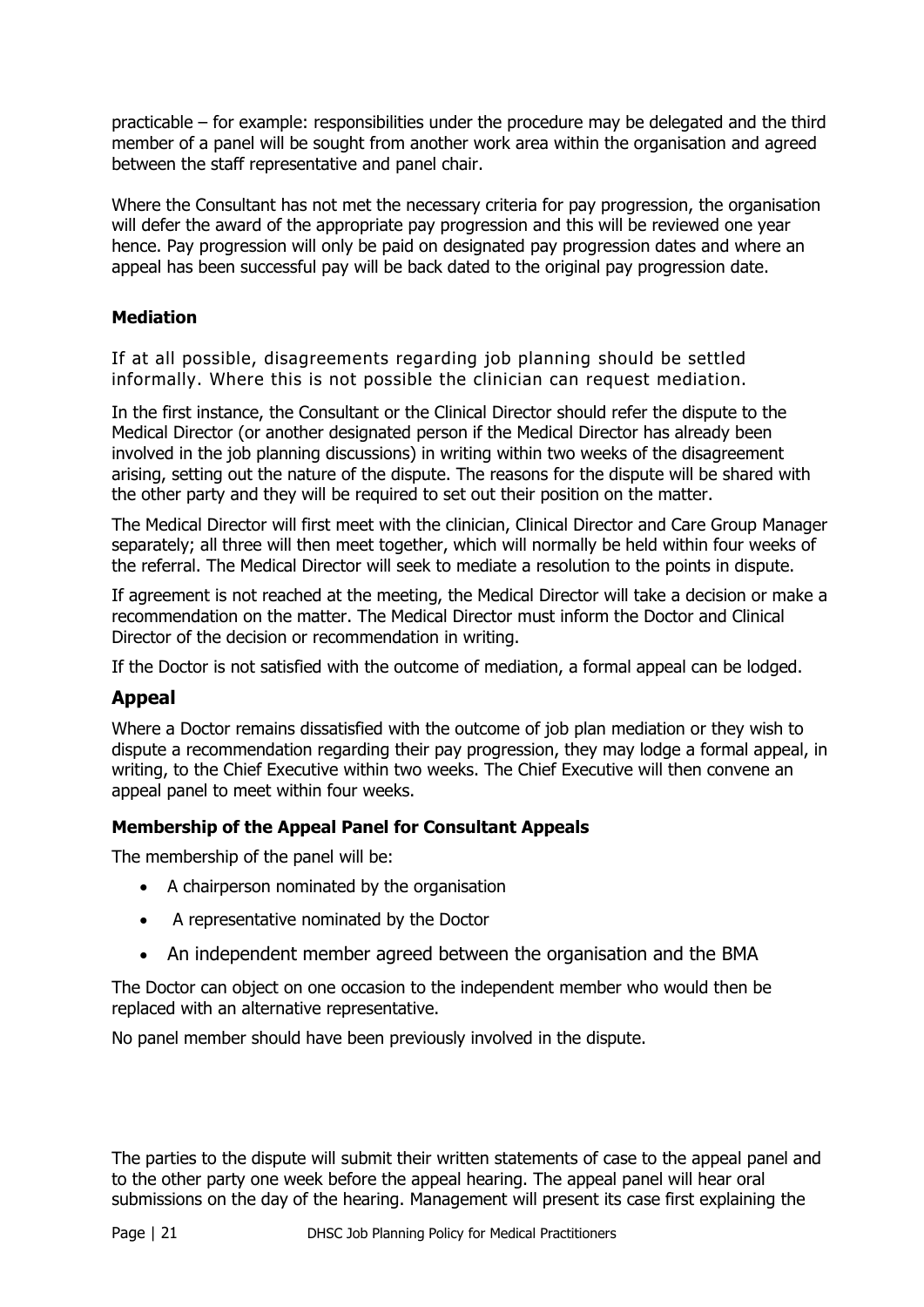position on the job plan, or the reasons for deciding that the criteria for a pay threshold have not been met.

The Doctor may present his or her own case in person, or be assisted by a work colleague or trade union / other professional organisation representative.

Legal representatives acting in a professional capacity are not permitted.

HR Representatives must be present to provide objectivity, advice and support.

Where the Doctor, the employer or the appeal panel requires it, the appeals panel may hear expert advice on matters specific to a specialty.

It is expected that the appeal hearing will last no more than one day.

The appeal panel will make a recommendation on the matter in dispute in writing to the Chief Executive, normally within two weeks of the appeal having been heard and this will normally be accepted. The Doctor should see a copy of the recommendation when it is sent to the Chief Executive. The Department of Health and Social Care will make the final decision and inform the parties in writing.

No disputed element of the job plan will be implemented until confirmed by the outcome of the appeals process. Any decision that affects the salary or pay of the Doctor will have effect from the date on which the doctor referred the matter to mediation or from the time that he or she would otherwise have received a change in salary, if earlier.

In the case of a job planning appeal from a Medical Director, mediation would take place via a suitable individual, for example, an appropriate Director.

#### **Membership of the Appeal Panel for SAS Appeals**

The membership of the panel is a Chairperson who is normally a Clinical Director from the Hospital, a panel member nominated by the clinician, preferably from the same grade, and the Chief Executive.

The parties to the dispute will submit written statements of case to the appeal panel one week before the hearing. The clinician can either present their own case at the hearing or they can be assisted by a representative from the BMA or BDA.

The appeal panel will make a recommendation to the organisation, usually within two weeks of the hearing. The recommendation will normally be accepted by the organisation.

### **10. Training**

The organisation will ensure that all clinicians, Clinical Managers, Department/Service Managers, Associate Medical Directors and all Executive Directors with any responsibilities associated with job planning are provided with training no less frequently than every 3 years.

### **11. Agreement**

This policy and procedure has been agreed following negotiation with the JCNC. Any changes to the agreed document can only be made following further negotiation and agreement with the JCNC. The document will be subject to review after the first year and subsequently every 3 years thereafter or sooner where national guidance on the process of job planning changes.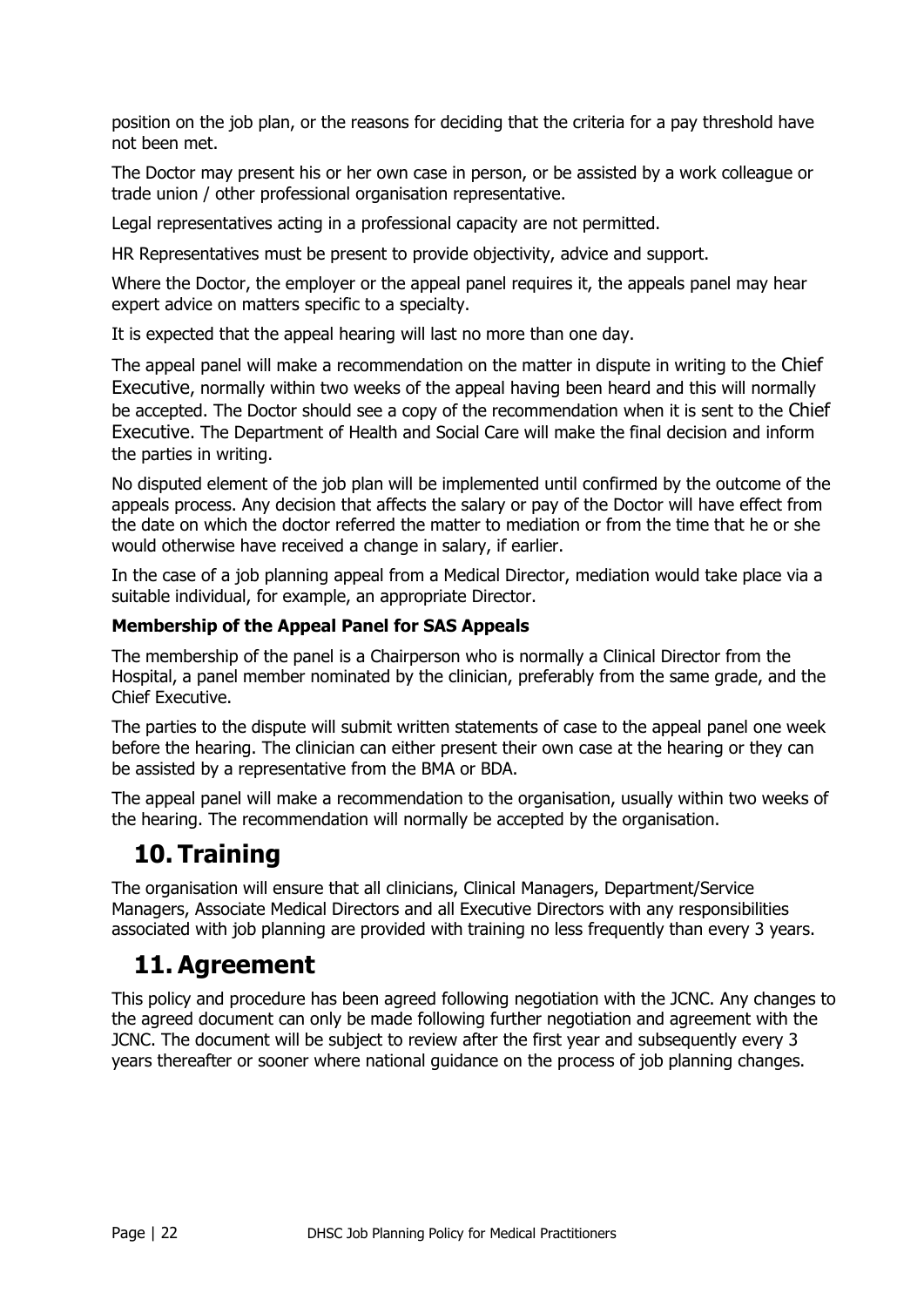# Guide to Allocating Supporting Professional Activities

The below is intended to act as a guide for Clinical Managers and Department/Service Managers when drafting team and individual job plans and personal objectives and outcomes. The below allocations are indicative only and it is anticipated that some of the suggested allocations may change depending on the size of a department, number of staff etc.

| <b>Activity</b>                            | <b>Role/Responsibility</b>                     | Outcome                                    | <b>SPA Allocation</b> |
|--------------------------------------------|------------------------------------------------|--------------------------------------------|-----------------------|
| <b>Continuous Professional</b>             |                                                |                                            |                       |
| Development (CPD)                          | Educational meetings (lunch-time and           | Maintain re-validation                     | 1.5 SPA               |
| Reading journals<br>$\bullet$              | evening) and associated paperwork e.g.         | portfolio                                  |                       |
| Preparation: re-licensing and<br>$\bullet$ | applying for CPD certificates with records of  | Attend minimum of 75% of                   |                       |
| revalidation                               | educational meetings attended and CPD          | educational meetings                       |                       |
| General audit and clinical<br>$\bullet$    | points                                         | Undertake a minimum of 1                   |                       |
| governance                                 | Reading and other self-study, On-Line          | audit per annum                            |                       |
| Appraisal<br>$\bullet$                     | Learning/CPD Modules, Postgraduate             | Update/develop clinical<br>$\bullet$       |                       |
| Job planning                               | Meetings, Peer Meetings (Specialty and         | protocols/guidelines for                   |                       |
| Associated administration                  | Locality), External Training Events (lectures, | clinical role when requested               |                       |
|                                            | courses, conferences, case presentations,      | or for service needs                       |                       |
|                                            | journal clubs)                                 | Appraisal for all junior reports           |                       |
|                                            | Meeting requirements as set by the             | Completion of junior doctor                |                       |
|                                            | appropriate Royal College                      | assessment                                 |                       |
|                                            | Meetings with representatives from             | Completed clinical supervisor<br>$\bullet$ |                       |
|                                            | pharmaceutical companies and keeping up        | training                                   |                       |
|                                            | to date with medicine developments             | Job planning preparation and               |                       |
|                                            | Review of papers for journals                  | completing job planning                    |                       |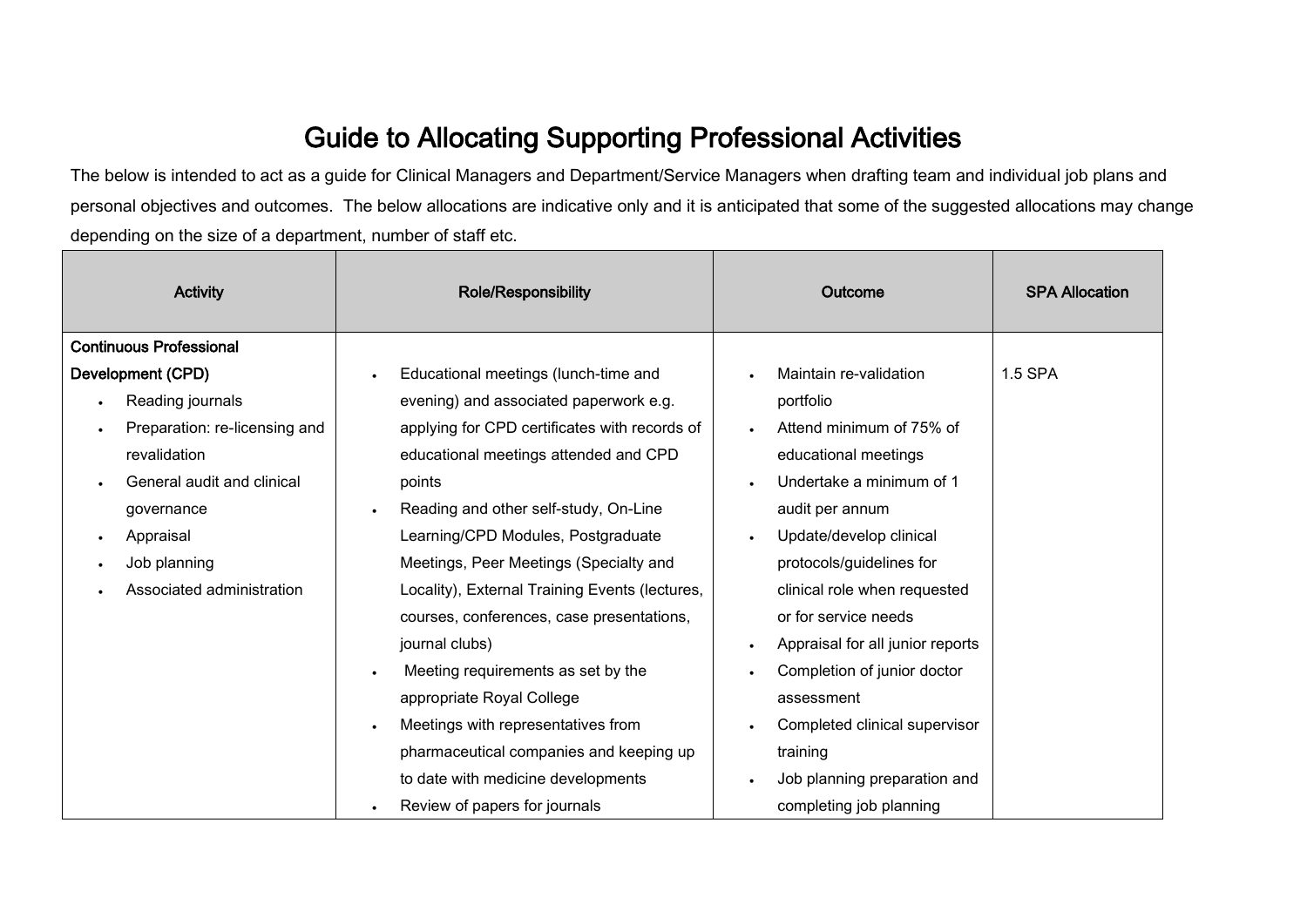| <b>Activity</b>                                              | <b>Role/Responsibility</b>                                                                                                                                                                                                                                                                                                                                                                                                                                                                                                                                                              | Outcome                                                                                                                                                                                                                                                                                                                                                             | <b>SPA Allocation</b>                                                                                          |
|--------------------------------------------------------------|-----------------------------------------------------------------------------------------------------------------------------------------------------------------------------------------------------------------------------------------------------------------------------------------------------------------------------------------------------------------------------------------------------------------------------------------------------------------------------------------------------------------------------------------------------------------------------------------|---------------------------------------------------------------------------------------------------------------------------------------------------------------------------------------------------------------------------------------------------------------------------------------------------------------------------------------------------------------------|----------------------------------------------------------------------------------------------------------------|
|                                                              | collation of information for appraisal folder<br>and preparation of the paperwork<br>Annual appraisal meeting<br>Appraiser of consultant colleagues and SAS<br>doctors e.g. doing appraisals and<br>associated paperwork<br>Attendance at CEPOD/audit meetings                                                                                                                                                                                                                                                                                                                          | paperwork.<br>Annual job plan review with<br>manager.                                                                                                                                                                                                                                                                                                               |                                                                                                                |
| <b>Nominated Clinical Supervisor</b>                         |                                                                                                                                                                                                                                                                                                                                                                                                                                                                                                                                                                                         |                                                                                                                                                                                                                                                                                                                                                                     |                                                                                                                |
| (Does not include ad hoc supervision<br>during DCC activity) | Ensuring safe clinical oversight of the<br>trainee's day to day performance.<br>Enables trainees to learn by taking<br>responsibility for patient management within<br>the context of clinical governance and<br>patient safety [SFT 1.1]<br>Ensures that clinical care is valued for its<br>learning opportunities; learning and<br>teaching must be integrated into service<br>provision [SFT 2.1]<br>Undertakes clinical supervision of a trainee,<br>giving regular, appropriate feedback<br>according to the stage and level of training,<br>experience and expected competence of | Safe clinical practice by<br>trainee and appropriate<br>development of training and<br>clinical skills<br>Acceptable feedback from<br>trainee on clinical training<br>provided<br>Tutorials, problem based<br>learning, in and out patient<br>learning sessions<br>Case summary guidance<br>Audit/Project supervision &<br>guidance<br>Post graduate supervision of | Max 0.25 PAs per<br>student/trainee per<br>week<br>Required to<br>demonstrate level 1<br>knowledge and skills. |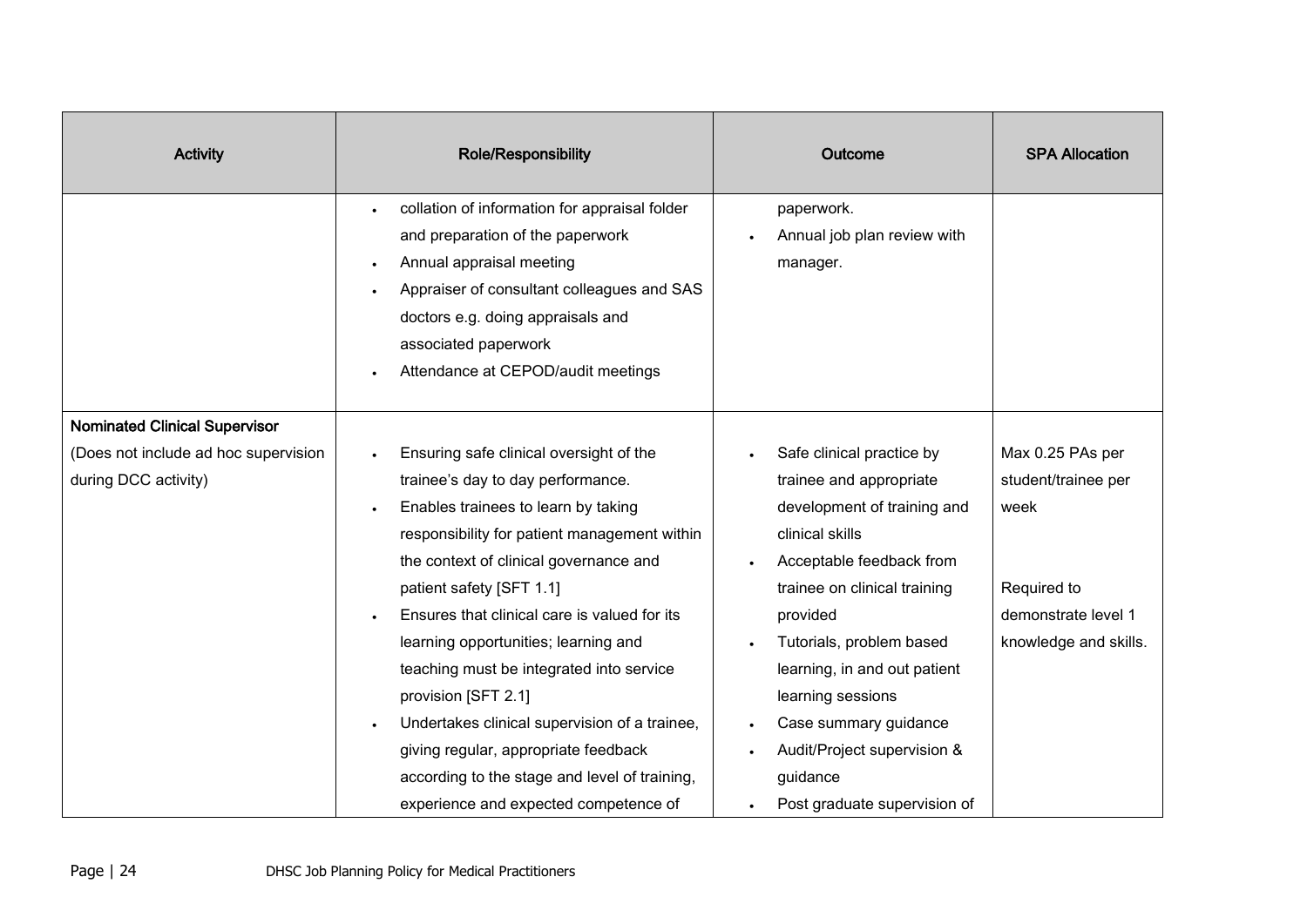| <b>Activity</b>                         | <b>Role/Responsibility</b>                         | Outcome                       | <b>SPA Allocation</b> |
|-----------------------------------------|----------------------------------------------------|-------------------------------|-----------------------|
|                                         | the trainee [SFT 1.3]                              | junior medical staff - formal |                       |
|                                         | Undertakes assessment of trainees (or              | timetabled sessions and daily |                       |
|                                         | delegates as appropriate), has been trained        | support and advice            |                       |
|                                         | in assessment and understands the generic          | Staff grade supervision &     |                       |
|                                         | relationship between learning and                  | development                   |                       |
|                                         | assessment [SFT 1.2]                               | Foundation doctor teaching    |                       |
|                                         | Liaises with the appropriate Educational           | Contribution to clinical      |                       |
|                                         | Supervisor over trainee progression [SFT           | handbooks                     |                       |
|                                         | 2.2]                                               |                               |                       |
|                                         | Must ensure that all doctors and non-              |                               |                       |
|                                         | medical staff involved in training and             |                               |                       |
|                                         | assessment understand the requirements of          |                               |                       |
|                                         | the curriculum (foundation, specialty or GP)       |                               |                       |
|                                         | as it relates to a particular trainee [SFT 4.2]    |                               |                       |
|                                         |                                                    |                               |                       |
|                                         | (See HEE Education Roles and Responsibilities      |                               |                       |
|                                         | document).                                         |                               |                       |
| <b>Nominated Educational Supervisor</b> |                                                    |                               |                       |
| (often this role is undertaken by the   | Responsible for one or more named trainees for all | General teaching, lectures    | 0.25 per trainee      |
| college tutor)                          | aspects of educational supervision.                | and tutorials for medical     |                       |
|                                         | (See HEE Education Roles and Responsibilities      | students and junior doctors   | See HEE Education     |
|                                         | document).                                         | Journal clubs                 | Roles and             |
|                                         | Educational supervision-ST1-3 trainees             | Tutorials, problem based      | Responsibilities      |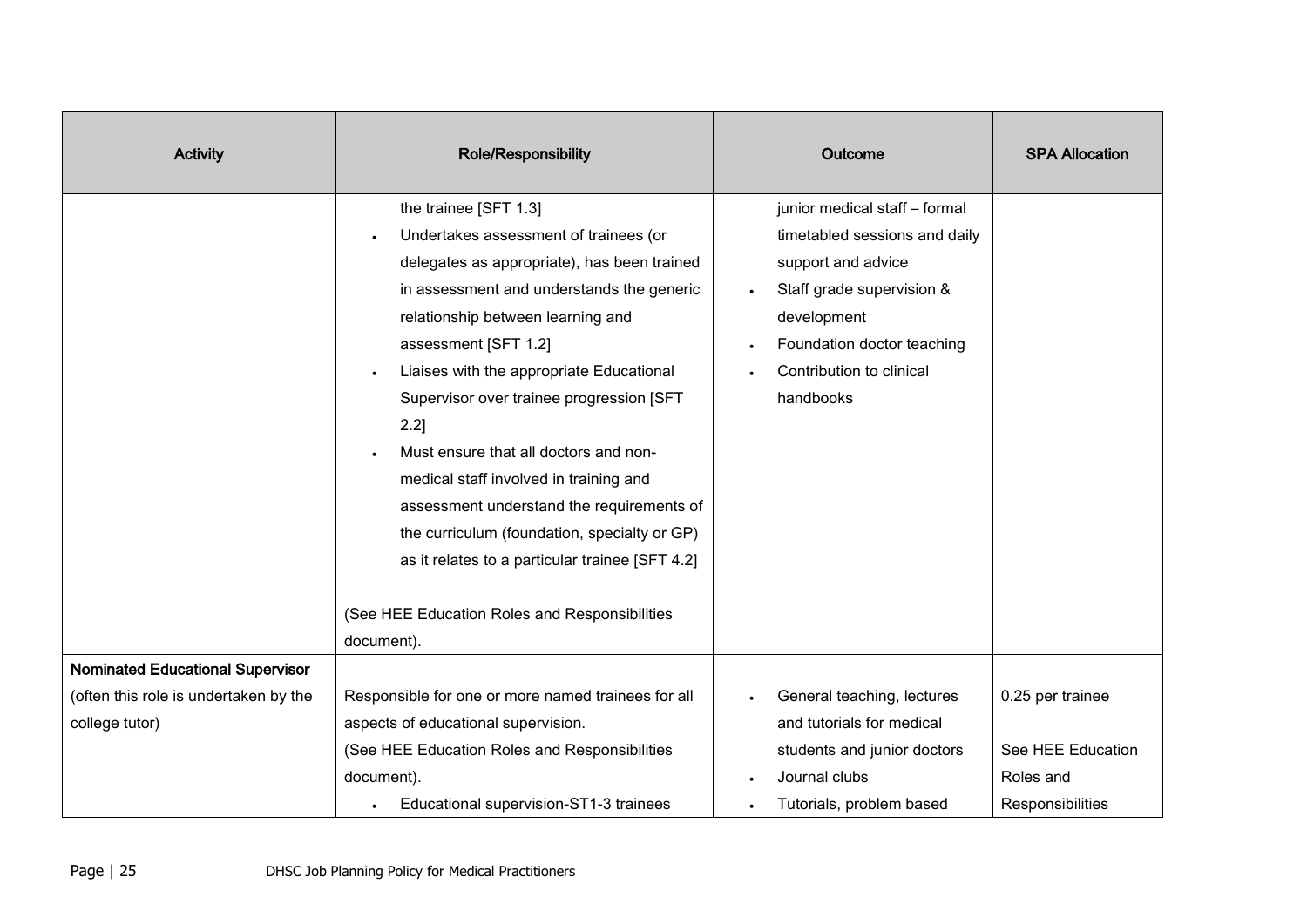| <b>Activity</b>                                                           | <b>Role/Responsibility</b>                                                                                                                                     | Outcome                                                                                                                                                                                                                                                                                                                                                                         | <b>SPA Allocation</b>                                                  |
|---------------------------------------------------------------------------|----------------------------------------------------------------------------------------------------------------------------------------------------------------|---------------------------------------------------------------------------------------------------------------------------------------------------------------------------------------------------------------------------------------------------------------------------------------------------------------------------------------------------------------------------------|------------------------------------------------------------------------|
|                                                                           | Educational supervision-ST4-6 trainees<br>$\bullet$<br>Membership of Medical Education<br>Committee<br>Equality and diversity training up to date<br>$\bullet$ | learning, in and out patient<br>learning sessions<br>Case summary guidance<br>Audit/Project supervision &<br>guidance<br>Post graduate supervision of<br>junior medical staff - formal<br>timetabled sessions and daily<br>support and advice<br>SAS doctor supervision and<br>development<br>Reading and commenting on<br>updated teaching materials<br>prepared by colleagues | document<br>Required to<br>demonstrate level 2<br>knowledge and skills |
|                                                                           |                                                                                                                                                                | Writing presentations for unit<br>teaching and other meetings<br>Undergraduate teaching and<br>examinations<br>Foundation doctor teaching                                                                                                                                                                                                                                       |                                                                        |
| <b>Trust Specialty Tutor / Training</b><br>Programme Lead (college tutor) | Representing the Trust on the relevant<br>regional HEE Training Committee.                                                                                     | Increased GMC survey<br>compliance & satisfaction                                                                                                                                                                                                                                                                                                                               | $0.5$ PA $*$ for up to 10<br>trainees in specialty                     |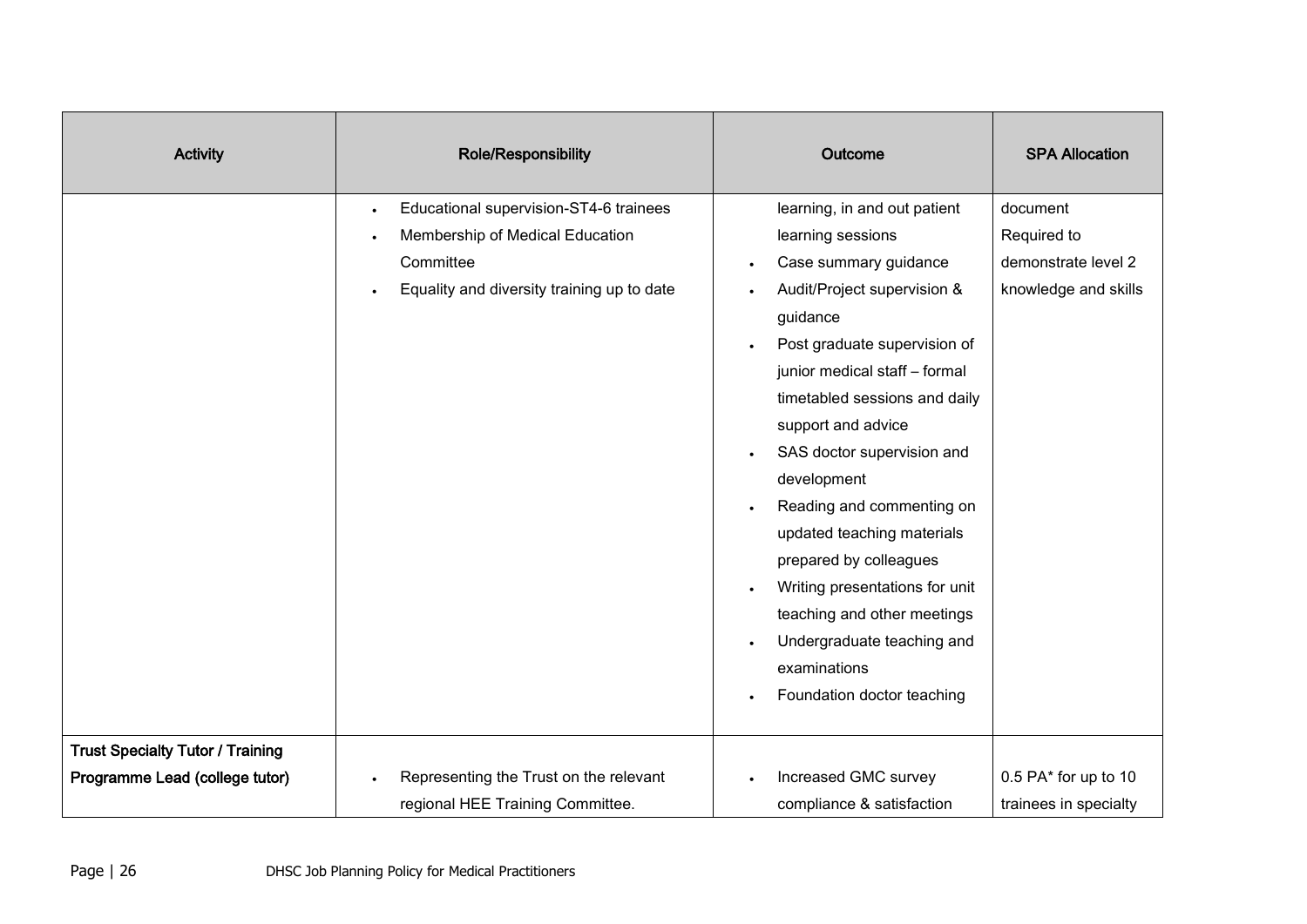| <b>Activity</b> | Role/Responsibility                          | Outcome                      | <b>SPA Allocation</b>    |
|-----------------|----------------------------------------------|------------------------------|--------------------------|
|                 | Leading the Local Faculty Group in their     | Increased compliance at      | (excluding               |
|                 | specialty, and representing it on the Trust  | Deanery review visits        | Foundation).             |
|                 | Education Board.                             | Attendance at relevant       | *only areas such as      |
|                 | Ensuring the delivery of the GMC/College     | regional HEE meetings        | Medicine would           |
|                 | curriculum within the Trust/Specialty.       | Ensuring appropriate         | attract the allocation.  |
|                 | Monitoring the number and type of posts      | allocation of trainees to    | If trainee numbers are   |
|                 | and their educational opportunities.         | Tameside                     | small (e.g. $1/2$ ) this |
|                 | Working with the Educational Supervisors     | Enhance /maintain Trusts     | should be                |
|                 | and Programme Directors.                     | reputation for excellence in | incorporated into        |
|                 | Co-ordinate educator training programmes     | training                     | generic SPA's.           |
|                 | within the Department / Specialty.           |                              |                          |
|                 | Ensure that induction process is in place in |                              | 1 PA for 11 - 20         |
|                 | each Department / Specialty.                 |                              | (excluding               |
|                 | Ensure that all trainees have a completed    |                              | Foundation)              |
|                 | learning agreement with their Educational    |                              |                          |
|                 | Supervisor.                                  |                              | 1.5 PAs for $21 - 40$    |
|                 | Provide support in the use of e-portfolios   |                              | (excluding               |
|                 | etc.                                         |                              | Foundation)              |
|                 | Ensure systems are in place for each         |                              |                          |
|                 | trainee to have an annual RITA/ARCP in       |                              | 2 PAs for more than      |
|                 | their specialty.                             |                              | 40 (excluding            |
|                 | Provide specialty career advice.             |                              | Foundation)              |
|                 | Provide advice on access to study leave      |                              |                          |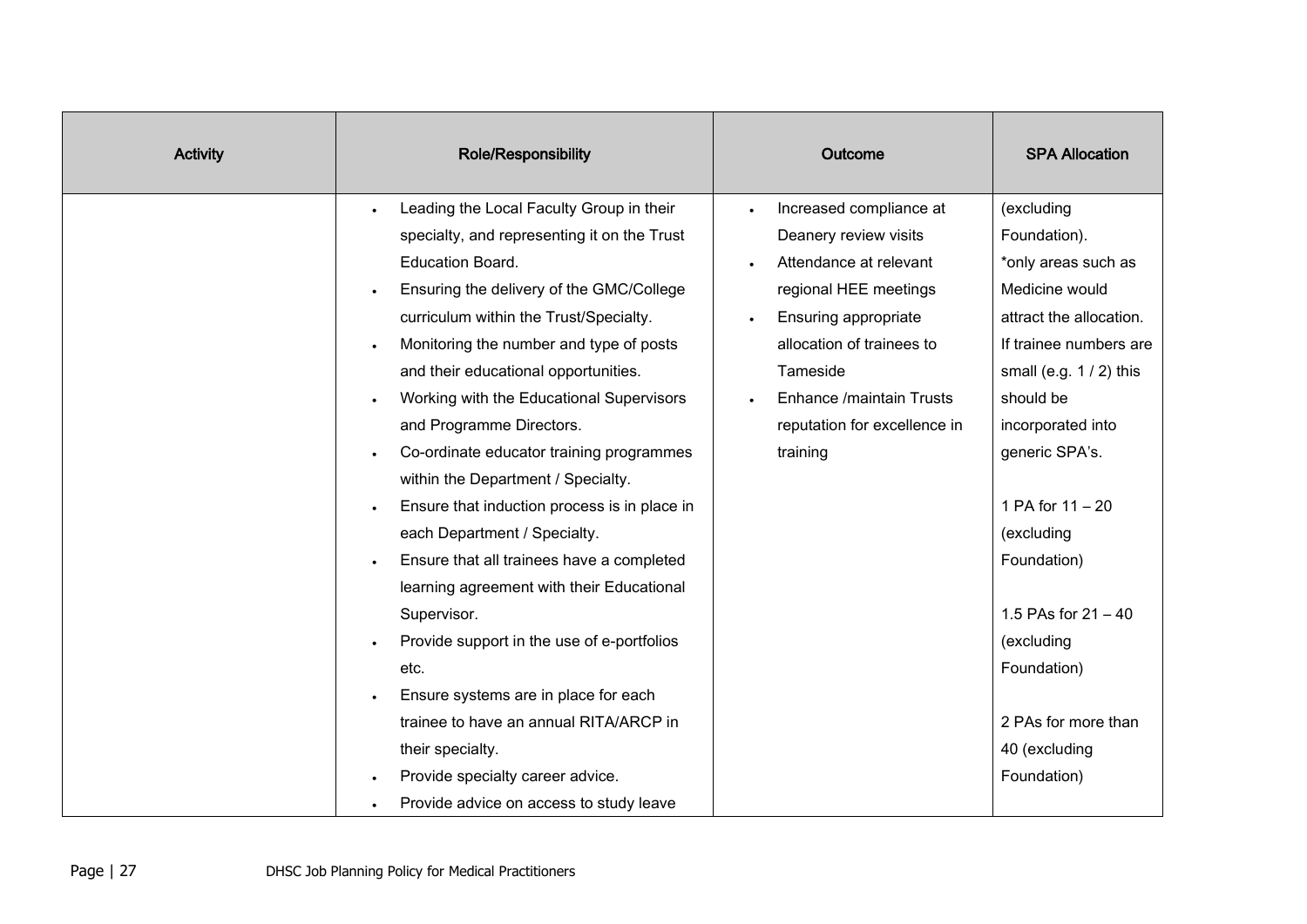| <b>Activity</b>                | Role/Responsibility                                                                                                                                                                                                                                                                                                                                                                                                                           | Outcome                                                                                                                                                                                                                                                                     | <b>SPA Allocation</b>                                                      |
|--------------------------------|-----------------------------------------------------------------------------------------------------------------------------------------------------------------------------------------------------------------------------------------------------------------------------------------------------------------------------------------------------------------------------------------------------------------------------------------------|-----------------------------------------------------------------------------------------------------------------------------------------------------------------------------------------------------------------------------------------------------------------------------|----------------------------------------------------------------------------|
|                                | opportunities.<br>Support the regional HEE Quality Control<br>arrangements and provide an annual report<br>to the Local Trust Education Board / DME<br>and/or training programme director<br>Co-ordinating local recruitment issues within<br>the appropriate school.                                                                                                                                                                         |                                                                                                                                                                                                                                                                             |                                                                            |
| <b>Departmental Audit Lead</b> | Directing and supporting audit projects<br>$\bullet$<br>Development and management of<br>departmental audit plan<br>Quality reviews<br>Mortality paperwork<br>Reviewing local and national audit<br>data/reports and developing action plans<br>Ensuring recommendations from action<br>plans are discharged via appropriate<br>divisional mechanisms/ structures/<br>committees<br>Attendance at Clinical Audit & Effectiveness<br>Committee | 75% attendance at Clinical<br><b>Audit &amp; Effectiveness</b><br>Committee<br>80% completion rate of<br>departmental audits in audit<br>year including development of<br>action plans and ensuring<br>these are discharged<br>Planning and management of<br>trainee audits | 0.5PA departmental<br>lead<br>Other consultants as<br>part of core CPD SPA |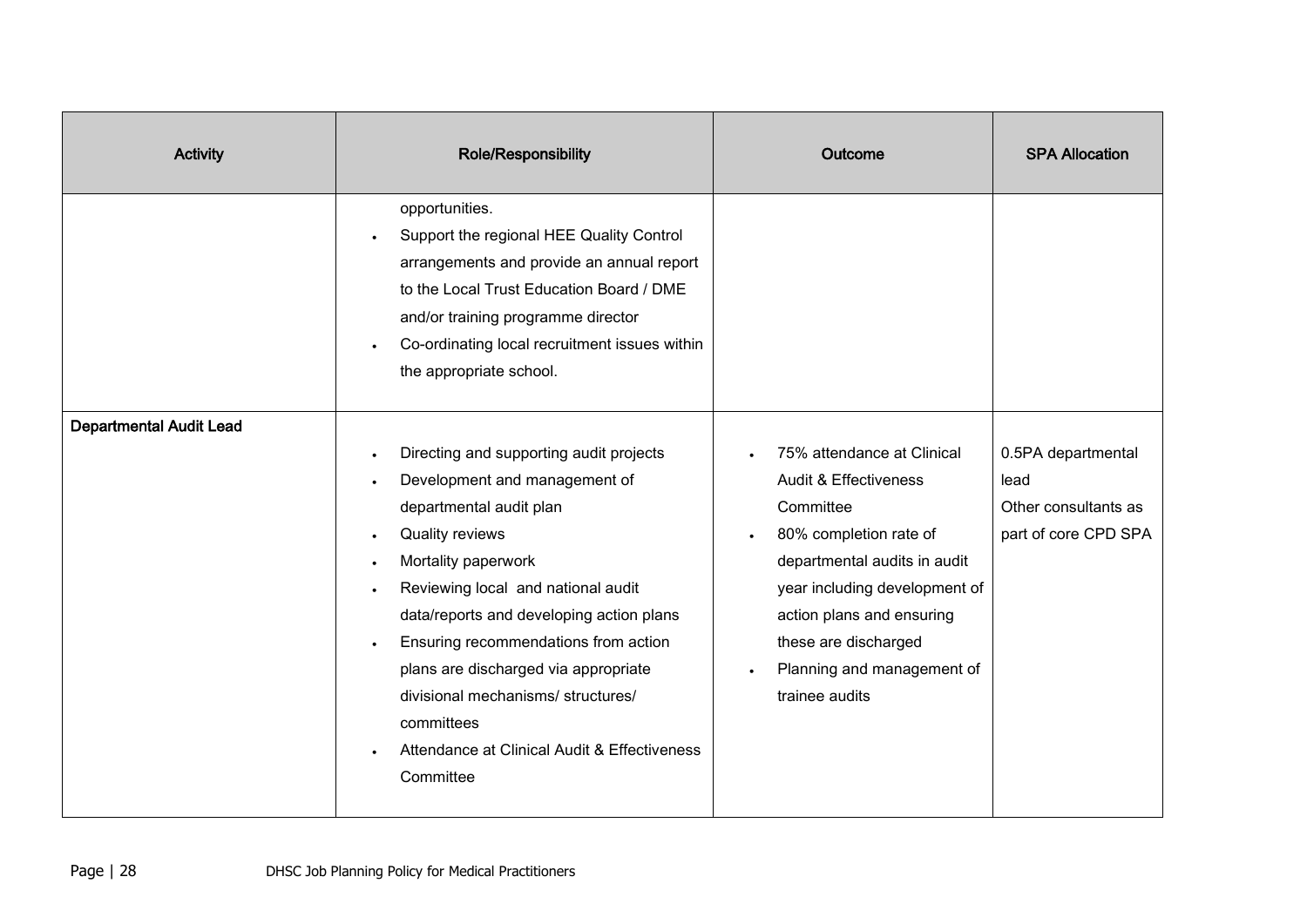| <b>Activity</b> |                                         | Role/Responsibility                           | Outcome                          | <b>SPA Allocation</b>   |
|-----------------|-----------------------------------------|-----------------------------------------------|----------------------------------|-------------------------|
|                 | <b>Departmental Clinical Governance</b> |                                               |                                  |                         |
| Lead            |                                         | Effective & up to date departmental clinical  | 75% attendance at Clinical       | Role included in Lead   |
|                 | Clinical governance leads               | governance programme                          | Governance Accountability        | Clinician               |
|                 | <b>Specialty Lead</b>                   | Development and management of                 | Group meetings                   | responsibilities unless |
|                 | Guidelines/ protocols/                  | departmental clinical guidelines review       | Development and reporting        | otherwise agreed        |
|                 | procedures                              | process                                       | for clinical governance          |                         |
|                 | Organisational/departmental/            | Ensure all relevant guidelines are up to date | framework                        | Other consultants as    |
|                 | personal clinical governance            | and developed or adopted.                     | Development and                  | part of core CPD SPA    |
|                 | Management of                           | Ensure all care bundles are developed and     | maintenance of clinical          |                         |
|                 | departmental                            | implemented                                   | guidelines/protocols/care        |                         |
|                 | guidelines                              | Critical incident reviews                     | bundles                          |                         |
|                 |                                         | Contribution to development of clinical       | Evidence of participation in     |                         |
|                 |                                         | protocols and guidelines                      | clinical incident investigations |                         |
|                 |                                         | Ensure departmental clinical dashboards       | and critical incident reviews    |                         |
|                 |                                         | are developed and reviewed and any areas      | Ensure > 90% of eligible         |                         |
|                 |                                         | of concerned escalated                        | patients are risk assessed for   |                         |
|                 |                                         | Ensure divisional risk register is reviewed   | <b>VTE</b>                       |                         |
|                 |                                         | and management as per risk management         | Ensure all roles and             |                         |
|                 |                                         | policy                                        | responsibilities mentioned are   |                         |
|                 |                                         | Ensure departmental clinical governance       | effectively discharged           |                         |
|                 |                                         | meetings are of high quality and occur        |                                  |                         |
|                 |                                         | monthly and cover the whole recommended       |                                  |                         |
|                 |                                         | range of clinical governance activities       |                                  |                         |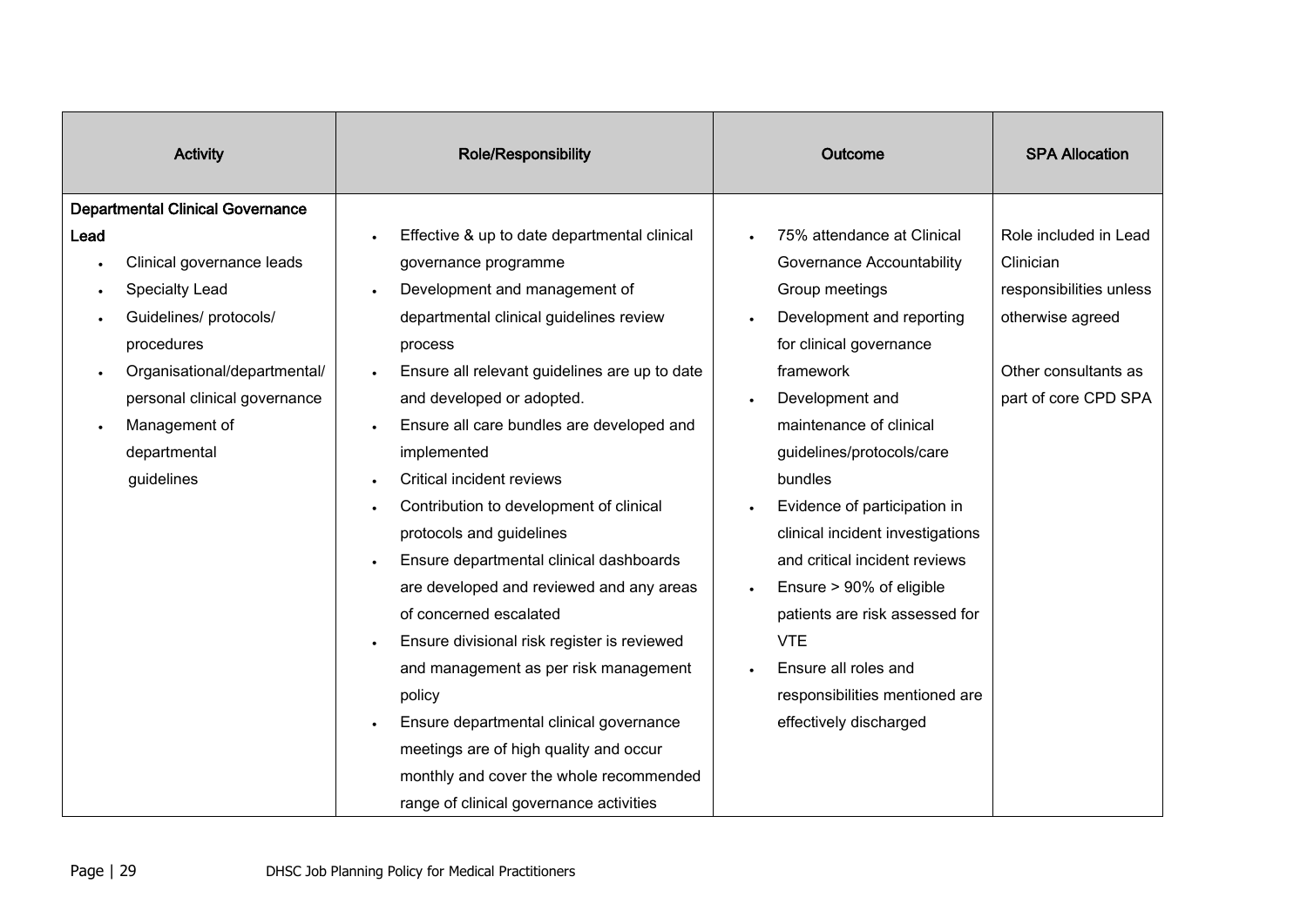| <b>Activity</b>                         | Role/Responsibility                                                                                                                                                                                                                                                                                                                                                                                                                                     | Outcome                                                                                                                                                                                                                                                                       | <b>SPA Allocation</b> |
|-----------------------------------------|---------------------------------------------------------------------------------------------------------------------------------------------------------------------------------------------------------------------------------------------------------------------------------------------------------------------------------------------------------------------------------------------------------------------------------------------------------|-------------------------------------------------------------------------------------------------------------------------------------------------------------------------------------------------------------------------------------------------------------------------------|-----------------------|
|                                         | Ensure divisional clinical governance<br>reporting framework is maintained and<br>reported to CGAC 6 monthly<br>Ensure departmental has a robust system<br>for incident reporting and risk management<br>Ensure complaints by departmental<br>clinicians are handled in accordance with<br>policy in a timely fashion and with lessons<br>for learning implemented                                                                                      |                                                                                                                                                                                                                                                                               |                       |
| <b>Lead Clinician</b><br>Lead Clinician | Clinical Governance lead role (see above)<br>Divisional meetings and associated work<br>$\bullet$<br>Reading and disseminating management<br>$\bullet$<br>guidelines and policies<br>Local specialty advisory committee<br>$\bullet$<br>membership<br>Robust management of job planning with<br>scrutiny and challenge of the process<br>Ensure consultant engagement in<br>departmental and Trust affairs<br>Staff interviews, including short-listing | Objectives as above in<br>clinical governance<br>Specialty specific lead<br>objectives set annually by<br>Medical Director/Director of<br><b>Clinical Services</b><br>75% attendance at divisional<br>meetings<br>Attendance at interview<br>panels<br>Contribution to policy | 1.0 PA per week       |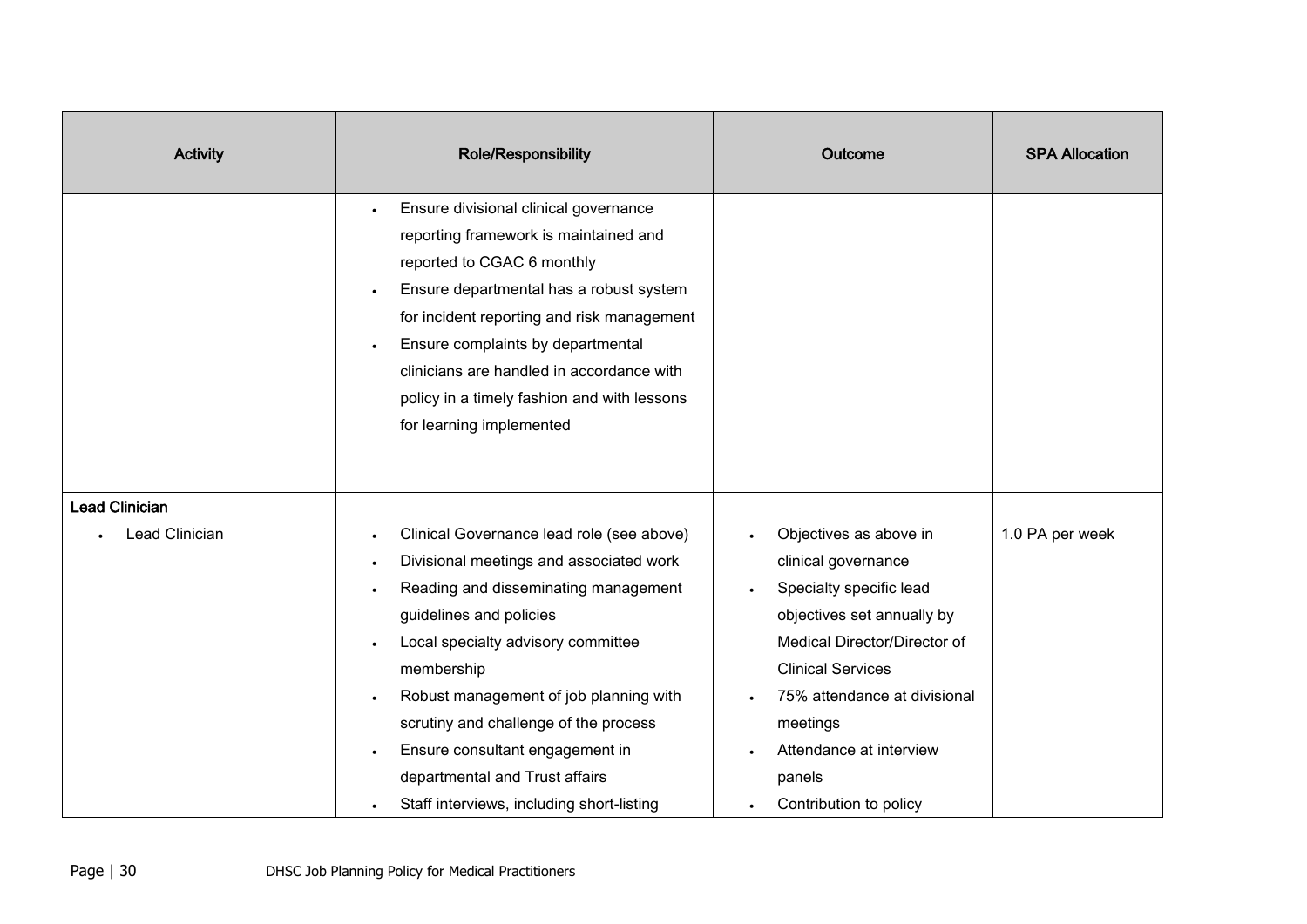| <b>Activity</b> | <b>Role/Responsibility</b>                                                                                                                                                                                                                                                                                                                                                                                              | Outcome                                                                                                                                                                                                                                                                                                                                                                                          | <b>SPA Allocation</b>                                                                     |
|-----------------|-------------------------------------------------------------------------------------------------------------------------------------------------------------------------------------------------------------------------------------------------------------------------------------------------------------------------------------------------------------------------------------------------------------------------|--------------------------------------------------------------------------------------------------------------------------------------------------------------------------------------------------------------------------------------------------------------------------------------------------------------------------------------------------------------------------------------------------|-------------------------------------------------------------------------------------------|
|                 | Policy development<br>$\bullet$<br>Regional & Trust subcommittee duties,<br>including meetings and preparation<br>Reading and replying to emails about<br>department and national/regional matters<br>Membership of Departmental Management<br>Teams<br>Updating unit documentation and patient<br>information<br>Timely management of complaints, clinical<br>incident investigations and critical incident<br>reviews | development<br>Management of specialty job<br>planning process and<br>prospective job plans to be<br>completed between Jan -<br>March prior to the financial<br>year<br>Up to date correspondence<br>and involvement in<br>management matters<br>Maintain compliant and safe<br>rotas<br>Timely complaints responses<br>Ensure > 90% of eligible<br>patients are risk assessed for<br><b>VTE</b> |                                                                                           |
| Rota master     | In conjunction with Department/Service<br>Manager and HR Department develop and<br>maintain compliant sustainable and safe<br>rotas for juniors and consultants<br>Support management to ensure safe and                                                                                                                                                                                                                | Assessment of these roles<br>Completion of rota monitoring<br>as per national guidance                                                                                                                                                                                                                                                                                                           | Up to 1.0 PA per<br>week, where<br>appropriate*<br>*PA allocation is<br>dependent on size |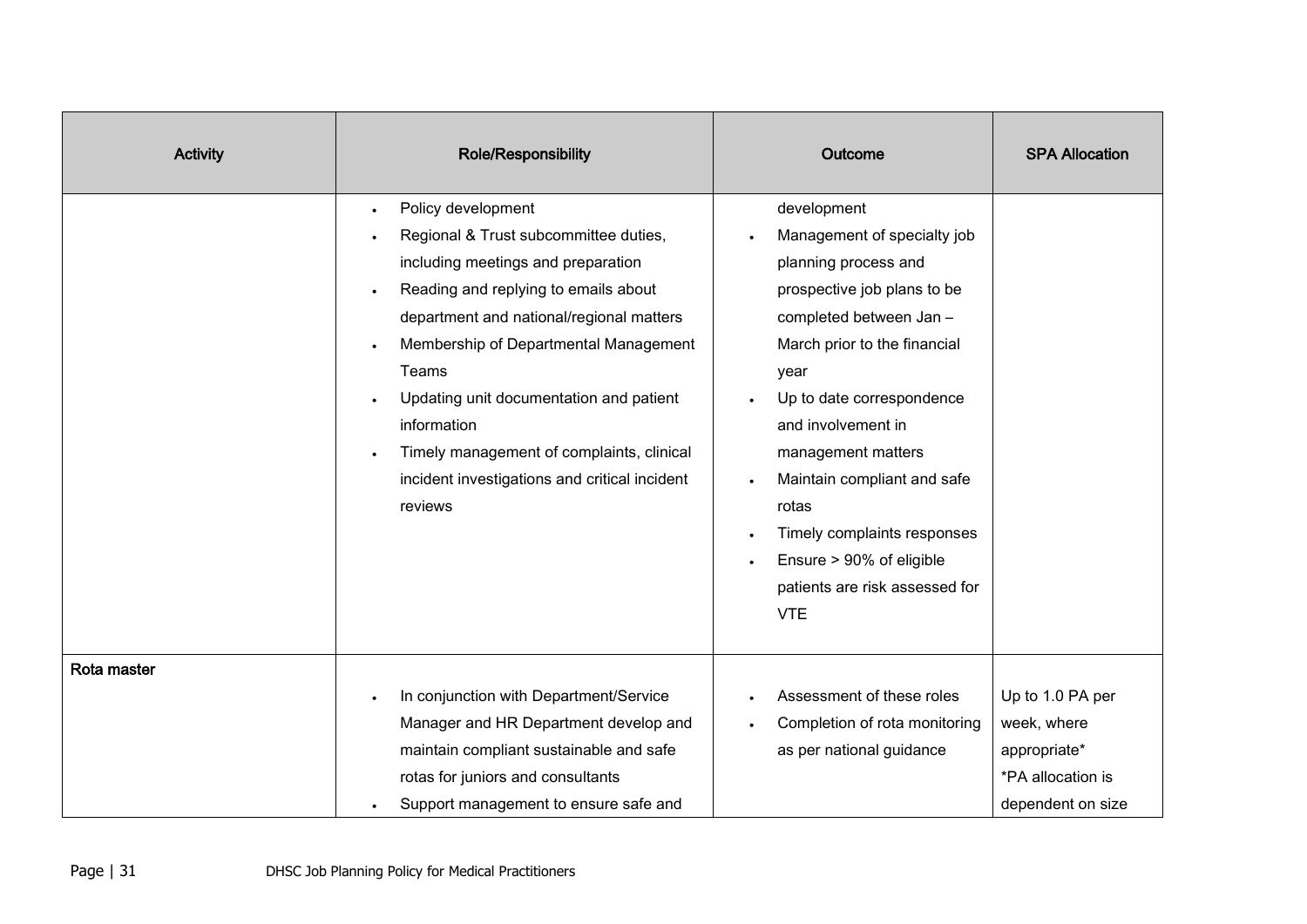| <b>Activity</b>                     | Role/Responsibility                              | Outcome                          | <b>SPA Allocation</b>  |
|-------------------------------------|--------------------------------------------------|----------------------------------|------------------------|
|                                     | appropriate cover for rota gaps                  |                                  | and scope of the       |
|                                     | Organising locum cover for absent junior         |                                  | demand required -      |
|                                     | doctors                                          |                                  | e.g. the Anaesthetics  |
|                                     | Along with lead consultants identify patient     |                                  | Rota will be more      |
|                                     | safety issues in relation to staffing and        |                                  | time intensive than    |
|                                     | ensure expeditious resolution                    |                                  | others. It is expected |
|                                     | Identify quality and efficiency in medical       |                                  | that duties associated |
|                                     | staffing rotas                                   |                                  | with Rota              |
|                                     | Support and promotion of bi-annual rota          |                                  | development will be    |
|                                     | monitoring                                       |                                  | incorporated into the  |
|                                     | Involvement in e-rostering                       |                                  | Lead Clinician role.   |
|                                     |                                                  |                                  |                        |
| <b>External Duties</b>              |                                                  |                                  |                        |
| (must be agreed in advance with the | Examiner                                         | Defined per role                 | By agreement up to     |
| Lead Consultant and approved by     | Peer assessment                                  |                                  | max 0.5                |
| the MD)                             | <b>GMC/Royal College activities</b><br>$\bullet$ | 75% attendance at J/LNC meetings | These roles must be    |
| <b>GMC/Royal College work</b>       | <b>NCAS</b><br>$\bullet$                         |                                  | agreed by department   |
| SCT chair                           | BMA (including LNC) work involving local         |                                  | and medical director   |
| <b>Practitioner Performance</b>     | and national meetings, regular e-mail            |                                  | before agreement       |
| Advice (formerly NCAS)              | correspondence, reading of related               |                                  |                        |
| <b>Trade Union duties</b>           | documentation in preparation for meetings,       |                                  |                        |
|                                     | etc.                                             |                                  |                        |
|                                     |                                                  |                                  |                        |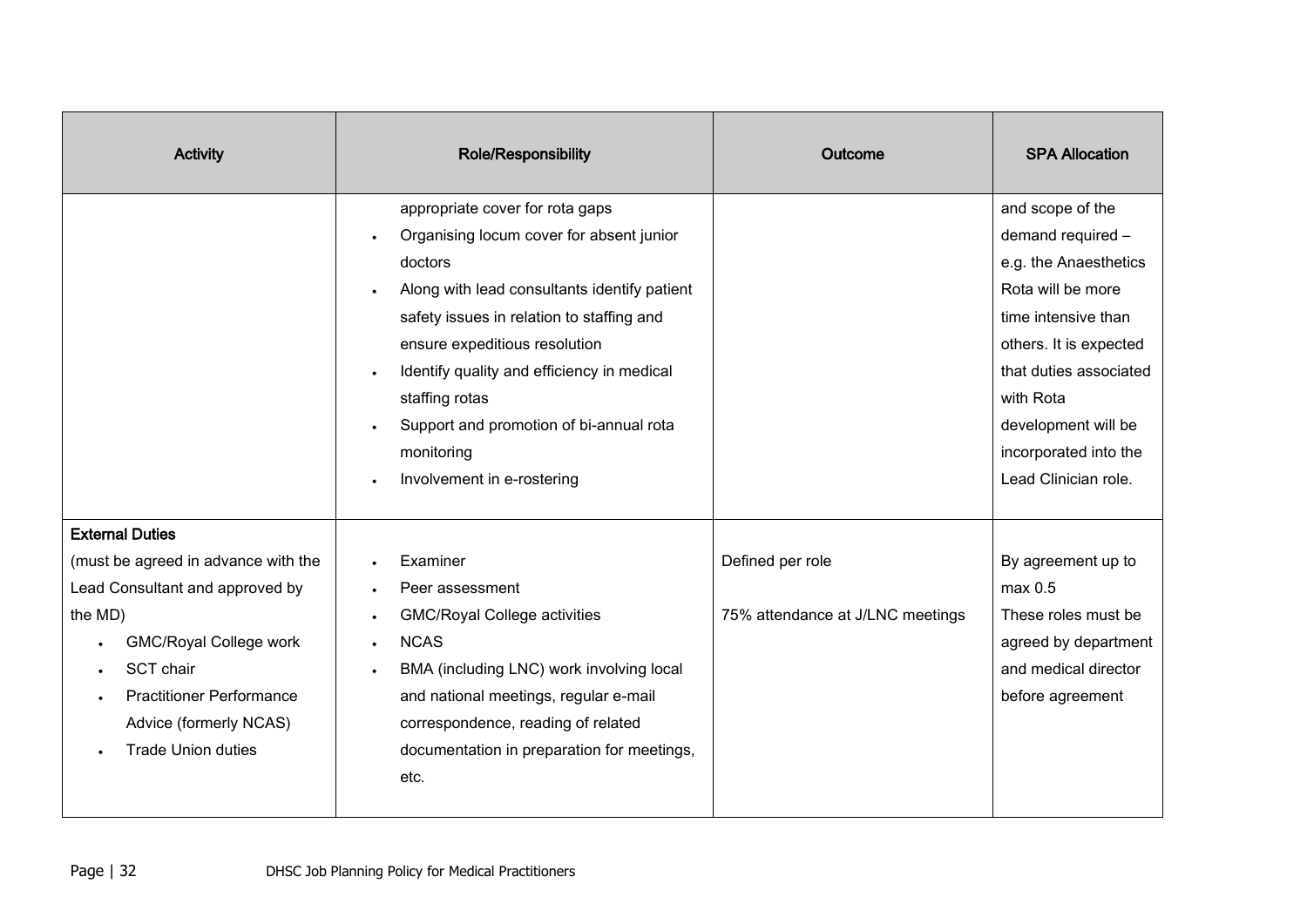| <b>Activity</b>                    | <b>Role/Responsibility</b>               | Outcome          | <b>SPA Allocation</b> |
|------------------------------------|------------------------------------------|------------------|-----------------------|
| <b>Additional Responsibilities</b> |                                          |                  |                       |
| <b>Caldicott Guardians</b>         |                                          | Defined per role | By agreement up to    |
| <b>Regional Education Advisor</b>  | Definer per individual role<br>$\bullet$ |                  | max 0.5               |
|                                    |                                          |                  | These roles must be   |
|                                    |                                          |                  | agreed by department  |
|                                    |                                          |                  | and medical director  |
|                                    |                                          |                  | before agreement      |